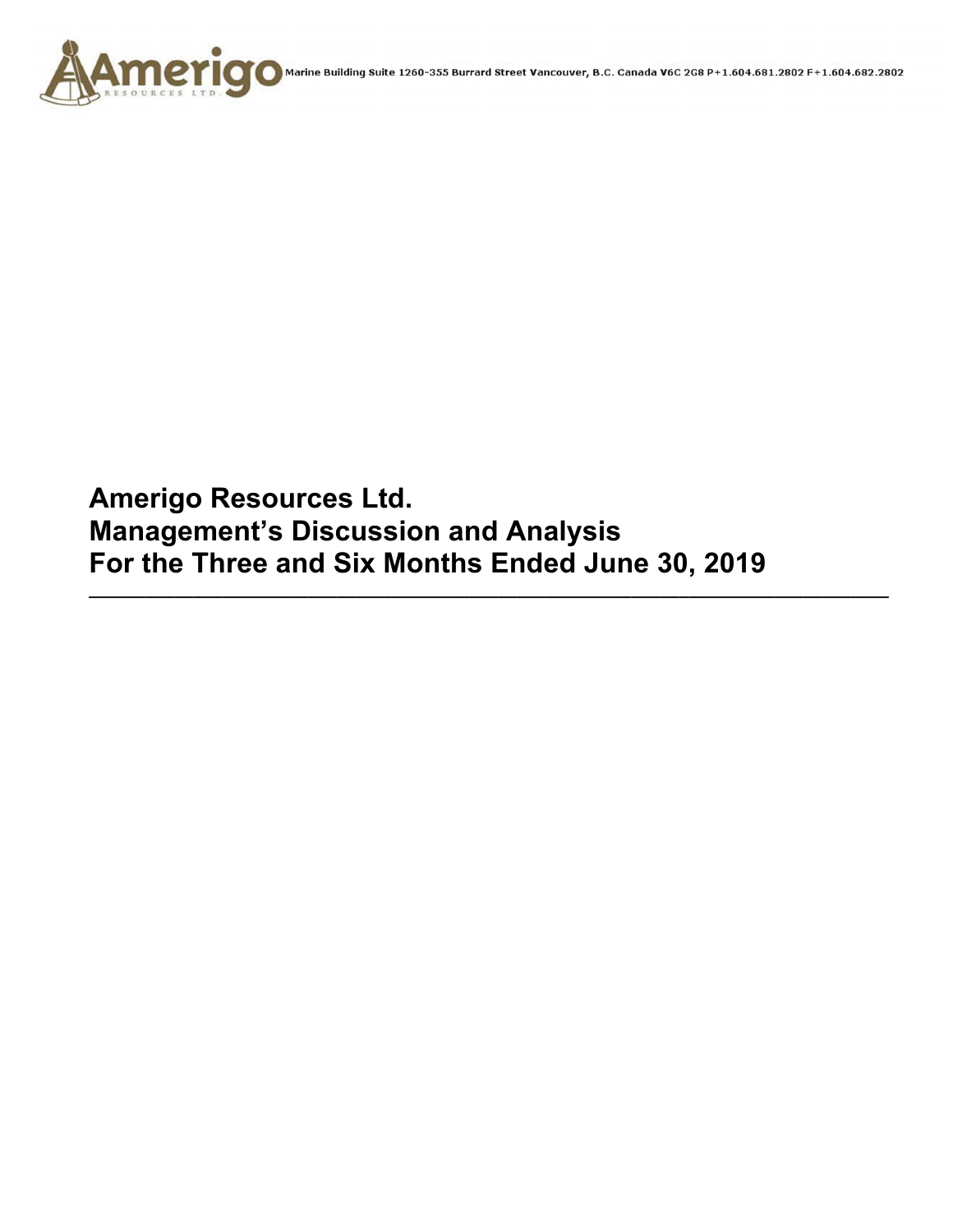# *T A B L E of C O N T E NT S*

This Management's Discussion & Analysis ("MD&A") has the following sections:

- 1. **About Amerigo**  An executive summary of Amerigo's business and long-term contractual relationship with Corporación Nacional del Cobre de Chile ("Codelco")'s El Teniente Division ("DET")…(PAGE 3)
- 2. **Purpose of MD&A and Identification of Non-GAAP Measures**  Information on accounting principles and other background factors to facilitate the understanding of this MD&A and related consolidated financial statements... (PAGE 3)
- 3. **Quarterly Headlines** A summary of key operating and financial metrics during the three months ended June 30, 2019 ("Q2-2019) and as at June 30, 2019…(PAGE 4)
- 4. **Five-Quarter Financial Results and Summary Cash Flow Information**  A summary of financial results and uses and sources of cash presented on a quarterly basis for the most recent five reporting quarters...(PAGE 7)
- 5. **Operating Results** An analysis of production results for Q2-2019 compared to the three months ended June 30, 2018 ("Q2-2018")…(PAGE 8)
- 6. **Financial Results**  An analysis of financial performance during Q2-2019 compared to Q2-2018 and during the six months ended June 30, 2019 ('YTD-2019") compared to the six months ended June 30, 2018 ("YTD-2018")…PAGE 9)
- 7. **Comparative Periods** A summary of financial data for the most recent eight reporting quarters…(PAGE 13)
- 8. **Liquidity and Financial Position** A review of cash flow components, summary of borrowings and analysis of liquidity and financial position as at June 30, 2019…(PAGE 15)
- 9. **Agreement with Codelco's DET** A summary of contractual arrangements with Codelco's DET… (PAGE 17)
- 10. **Other MD&A Requirements** –Transactions with related parties, critical accounting estimates & judgements, internal controls over financial reporting, commitments and cautionary statement on forward looking information…(PAGE 19)

**THIS DOCUMENT CONTAINS FORWARD-LOOKING STATEMENTS. REFER TO THE CAUTIONARY LANGUAGE UNDER THE HEADING "CAUTIONARY STATEMENT ON FORWARD-LOOKING INFORMATION" BELOW.**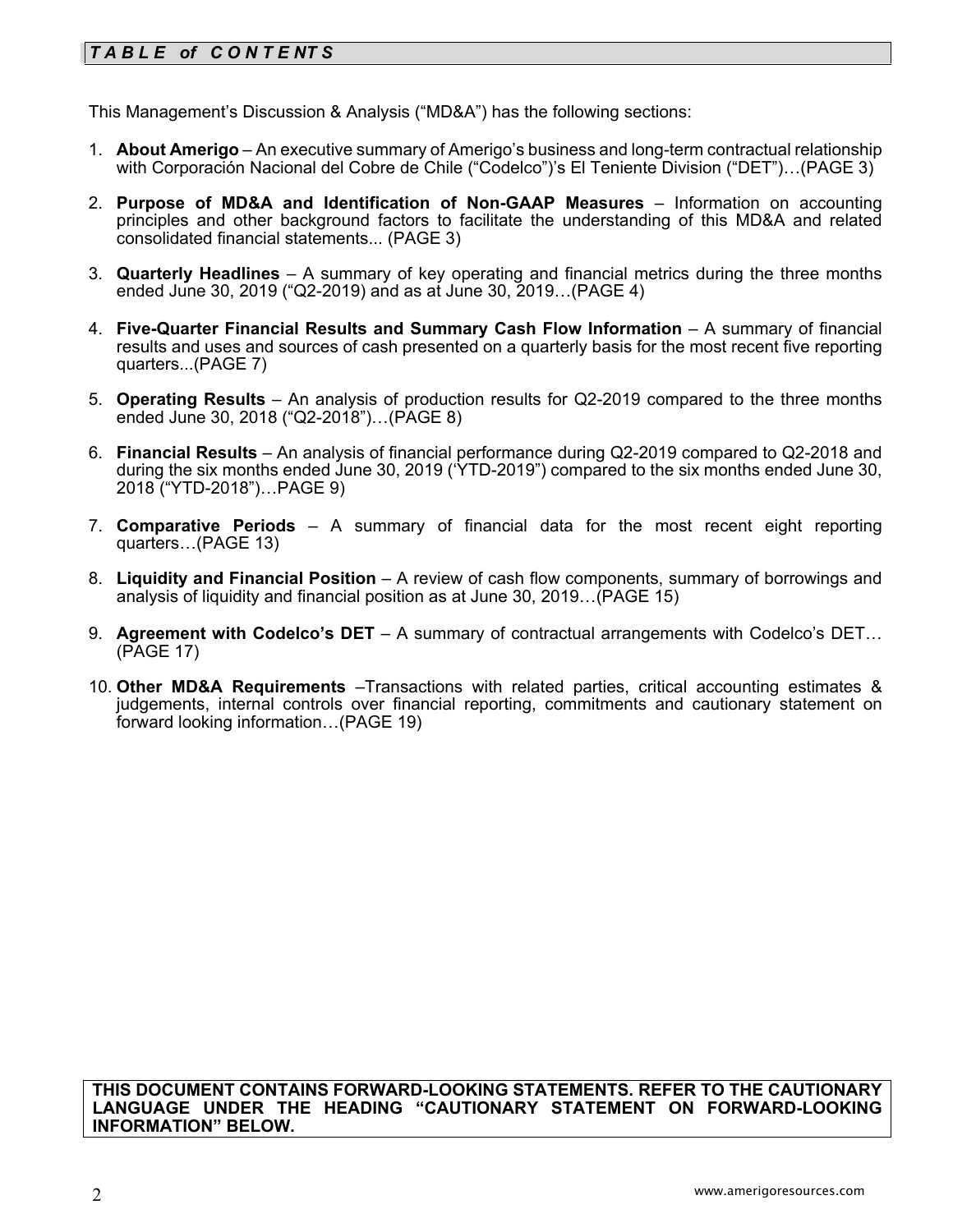# **AMOUNTS REPORTED IN U.S. DOLLARS, EXCEPT WHERE INDICATED OTHERWISE.**

#### **ABOUT AMERIGO**

Amerigo Resources Ltd. ("Amerigo"") owns a 100% interest in Minera Valle Central S.A. ("MVC"), a producer of copper and molybdenum concentrates. MVC, located in Chile, has a long-term contract with Codelco's DET to process fresh and historic tailings from El Teniente. El Teniente, in production since 1905, is the world's largest underground copper mine.

MVC currently operates under a tolling agreement with DET and title to the copper concentrates produced by MVC remains with DET. MVC earns copper tolling revenue, calculated as the gross value of copper produced at applicable market prices net of notional items, which include treatment and refining charges, DET copper royalties and transportation costs. Refer to Agreements with Codelco's DET (page 17).

MVC also has a molybdenum sales agreement with Chile's Molibdenos y Metales S.A. ("Molymet") that expires on December 31, 2019.

MVC has completed a phased expansion to extract and process high grade historic tailings (the "Cauquenes tailings"). Phase One of the expansion was completed in 2015, extending MVC's economic life to at least 2037. Construction of Phase Two of the expansion was substantially completed in 2018, allowing MVC to reach record production of 65.0 million pounds of copper in that year. The Cauquenes expansion was fully completed in June 2019 when MVC finalized the installation of a regrind mill, originally part of the Phase Two expansion.

Amerigo's shares are listed for trading on the Toronto Stock Exchange ("TSX") and traded in the United States on the OTCQX.

#### **PURPOSE OF MD&A and IDENTIFICATION OF NON-GAAP MEASURES**

This MD&A of the results of operations and financial position of Amerigo together with its subsidiaries (collectively, the "Company"), is prepared as of August 7, 2019.

It should be read in conjunction with Amerigo's condensed interim consolidated financial statements and related notes for the three and six months ended June 30, 2019, and the audited consolidated financial statements and related notes for the year ended December 31, 2018.

Amerigo's interim financial statements are reported in accordance with International Financial Reporting Standards ("IFRS") issued by the International Accounting Standards Board ("IASB") as applicable to interim financial reporting. The financial data in this MD&A is derived from Amerigo's financial statements, except non-GAAP measures which are indicated as such.

Our objective in preparing this MD&A's is to help the reader understand the factors affecting the Company's current and future financial performance.

#### **Non-GAAP measures**

References are made in this MD&A to cash cost and total cost, two non-GAAP financial measures with no standardized meaning under IFRS and which may not be comparable to similar measures presented by other issuers.

Cash cost and total cost are commonly used as performance indicators in the mining industry and are an important performance metric for the Company.

A tabular reconciliation of cash and total costs to tolling and production costs in Q2-2019 and Q2-2018 is available on page 12.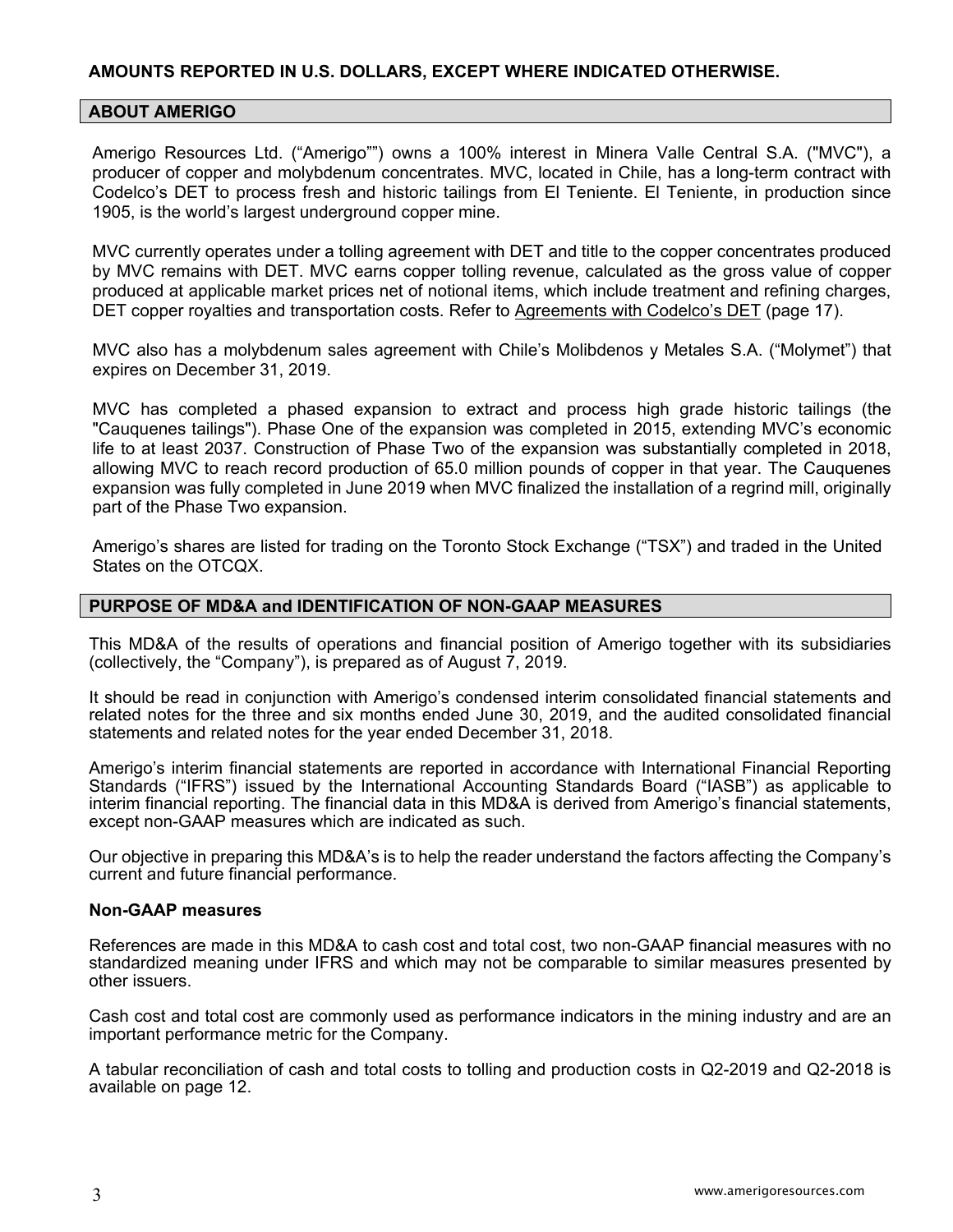# **QUARTERLY HEADLINES**

# **Key performance metrics for the current and comparative quarter**

|                                                                   | Q2-2019  | Q2-2018 | Change    |        |
|-------------------------------------------------------------------|----------|---------|-----------|--------|
|                                                                   |          |         | \$        | $\%$   |
| Copper produced (million pounds) $^1$                             | 13.3     | 14.7    | (1.4)     | (10%)  |
| Copper delivered (million pounds) $^{\dagger}$                    | 13.4     | 14.2    | (0.8)     | (6%)   |
| Percentage of production from historic tailings                   | 62%      | 62%     |           |        |
| Revenue (\$ thousands) $2$                                        | 22,692   | 32,999  | (10, 307) | (31%)  |
| DET notional copper royalties (\$ thousands)                      | 8,322    | 10,642  | (2,320)   | (22%)  |
| Tolling and production costs (\$ thousands)                       | 28,794   | 27,209  | 1,585     | 6%     |
| Gross (loss) profit (\$ thousands)                                | (6, 102) | 5,790   | (11, 892) | (205%) |
| Net (loss) income (\$ thousands)                                  | (6, 564) | 2,720   | (9, 284)  |        |
| (Loss) earnings per share - basic & diluted                       | (0.04)   | 0.02    | (0.06)    |        |
| Net cash from operating activities                                | 2,951    | 1,785   | 1,166     | 65%    |
| Cash flow from operating activities before changes                |          |         |           |        |
| in working capital (\$ thousands)                                 | (4, 754) | 6,428   | (11, 182) | (174%) |
| Cash flow paid for purchase of plant and equipment (\$ thousands) | (2,849)  | (9,961) | 7,112     | (71%)  |
| Cash and cash equivalents (\$ thousands)                          | 8,415    | 21,390  | (12, 975) | (61%)  |
| Borrowings (\$ thousands) $3$                                     | 57,641   | 65,561  | (7,920)   | (12%)  |
| MVC's copper price $($/lb)^4$                                     | 2.67     | 3.16    | (0.49)    | (16%)  |
| MVC's molybdenum price (\$lb) <sup>5</sup>                        | 11.84    | 11.51   | 0.33      | 3%     |

1 Copper production conducted under a tolling agreement with DET.<br>2 Boyanus reported not of potional items (smalling and refining cha

- Revenue reported net of notional items (smelting and refining charges, DET notional copper royalties and transportation costs).<br>At June 30, 2019, comprised of short and long-term portions of \$25.7 and \$31.9 million respectively.<br>MVC's copper price is the average notional copper price for the period, before smelting and refining, DET notiona
- 
- royalties, transportation costs and settlement adjustments to prior period sales.<br><sup>5</sup> MVC's molybdenum price is the average realized molybdenum price in the period, before roasting charges and settlement
- adjustments to prior period sales

# **Amerigo reported a financial loss of \$6.6 million in Q2-2019**

- Net loss was \$6.6 million (Q2-2018: net income of \$2.7 million), due to lower production and lower metal prices.
- Loss per share was \$0.04 (Q2-2018: earnings per share of \$0.02).
- The Company used cash flow of \$4.8 million in operations, before changes in non-cash working capital (Q2-2018: generated cash flow from operations of \$6.4 million before changes in non-cash working capital). Net cash from operating activities in Q2-2019 was \$3.0 million (Q2-2018: \$1.8 million).

# **MVC's Q2-2019 production remained low, negatively affecting financial performance**

- Q2-2019 production was 13.3 million pounds of copper (Q2-2018: 14.7 million pounds), as a result of continued low plant recoveries during the quarter. Cauquenes material was still being extracted from the same low quality, high fines extraction zone that adversely affected Q1-2019 production.
- Copper production is comprised of 8.2 million pounds from Cauquenes (Q2-2018: 9.2 million pounds) and 5.1 million pounds from fresh tailings (Q2-2018: 5.5 million pounds).
- Molybdenum production was 0.2 million pounds (Q2-2018: 0.4 million pounds). The material processed in the molybdenum plant in recent months has also been very fine, negatively affecting production.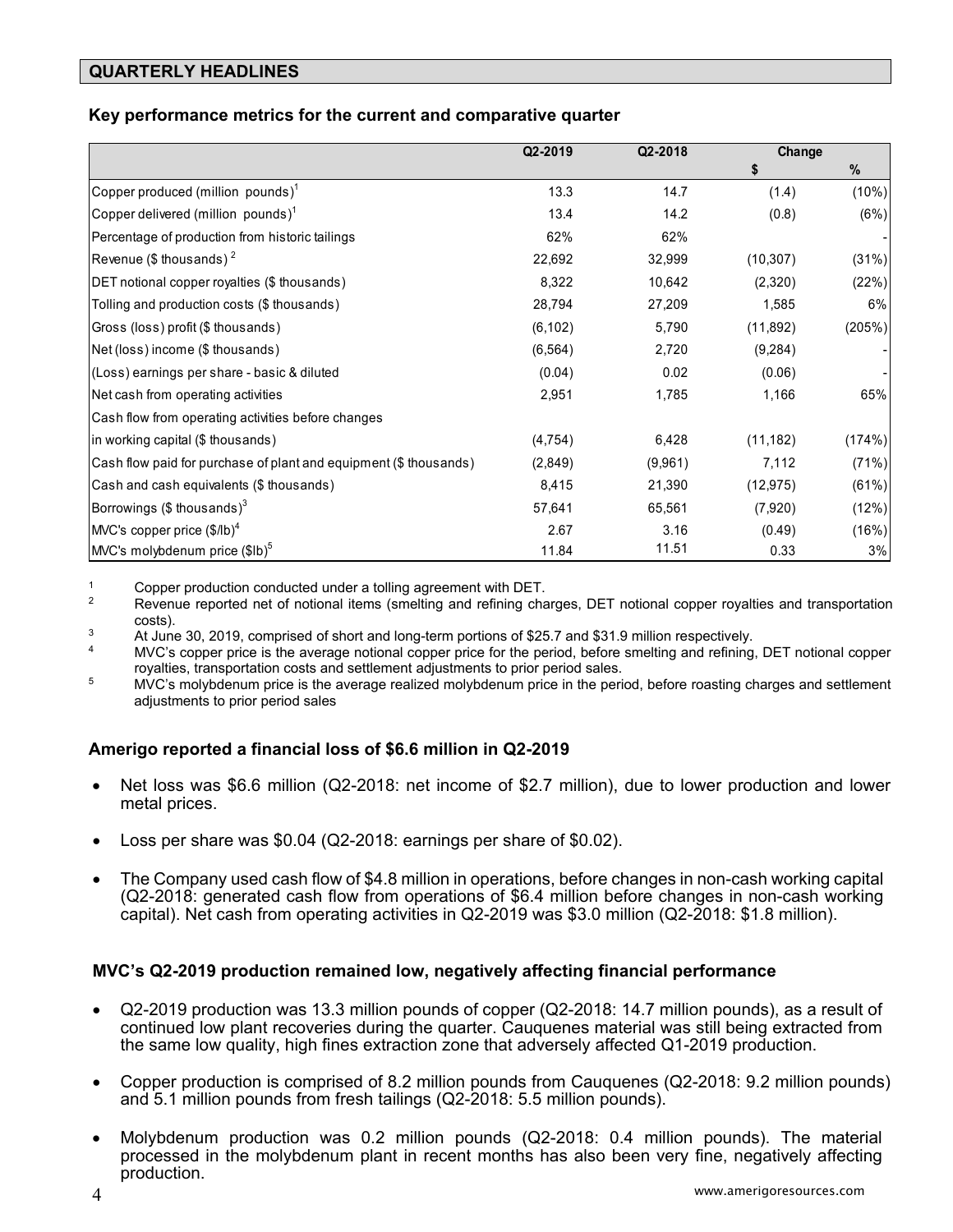- Cash cost (a non-GAAP measure equal to the aggregate of smelting and refining charges, tolling/production costs net of inventory adjustments and administration costs, net of by-product credits, page 12) increased to \$1.97/lb (Q2-2018: \$1.71/lb).
- Total cost (a non-GAAP measure equal to the aggregate of cash cost, DET notional copper royalties and DET molybdenum royalties of \$0.65/lb and depreciation of \$0.33/lb, page 12) increased to \$2.95/lb (Q2-2018: \$2.74/lb), due to higher cash cost and depreciation, mitigated by lower DET notional royalties from lower metal prices.

### **Production at MVC is ramping up following completion of the new Cauquenes extraction sump**

- MVC completed the construction of a new, deeper Cauquenes extraction sump which became operational on July 6, 2019. The sump has a depth of 48 meters and has enabled MVC to regain access to coarser material with better grades and better recoveries. Further plant optimization is still in progress.
- MVC has also installed and is operating its new concentrate regrind mill, thus completing the Cauquenes Phase II expansion.
- MVC expects its 2019 annual production to be 70 75 million pounds of copper and 1.5 million pounds of molybdenum at a cash cost of \$1.60 to \$1.75/lb. Amerigo's financial performance in 2019 will be highly dependent on MVC meeting its production goals and recovery targets.
- In 2019, MVC continues to expect to incur \$5.8 million in sustaining Capex, in addition to \$3.1 million in Capex payments from the Phase Two expansion.

#### **MVC's average copper price in Q2-2019 was \$2.67/lb**

- MVC's copper price was \$2.67per pound ("/lb") (Q2-2018: \$3.16/lb) and MVC's molybdenum price was \$11.84/lb (Q2-2018: \$11.51/lb).
- Revenue was \$22.7 million (Q2-2018: \$33.0 million), including copper tolling revenue of \$20.5 million (Q2-2018: \$29.2 million) and molybdenum revenue of \$2.2 million (Q2-2018: \$3.8 million).
- Copper tolling revenue is calculated from MVC's gross value of copper produced of \$37.3 million (Q2- 2018: \$44.5 million) and negative fair value adjustments to settlement receivables of \$3.2 million (Q2- 2018: positive adjustments of \$0.6 million, less notional items including DET royalties of \$8.3 million (Q2-2018: \$10.6 million), smelting and refining of \$4.8 million (Q2-2018: \$4.7 million) and transportation of \$0.5 million (Q2-2018: \$0.5 million).
- MVC's financial performance is very sensitive to changes in copper prices. MVC's Q2-2019 provisional copper price was \$2.67/lb, and final prices will be the average London Metal Exchange ("LME") prices for July, August and September 2019. A 10% increase or decrease from the \$2.67/lb provisional price used at June 30, 2019 would result in a \$3.6 million change in revenue in Q3-2019 in respect of Q2- 2019 production.
- Amerigo remains fully leveraged to the price of copper.

#### **Cash balance at quarter end was \$8.4 million**

- At June 30, 2019 the Company's cash balance was \$8.4 million (December 31, 2018: \$21.3 million).
- MVC completed its scheduled semi-annual bank repayment, reducing borrowings to \$57.6 million.
- At June 30, 2019, the Company had a \$33.3 million working capital deficiency (December 31, 2018: \$16.9 million), caused by the then estimated \$25.7 million in scheduled bank debt repayments payable within a year.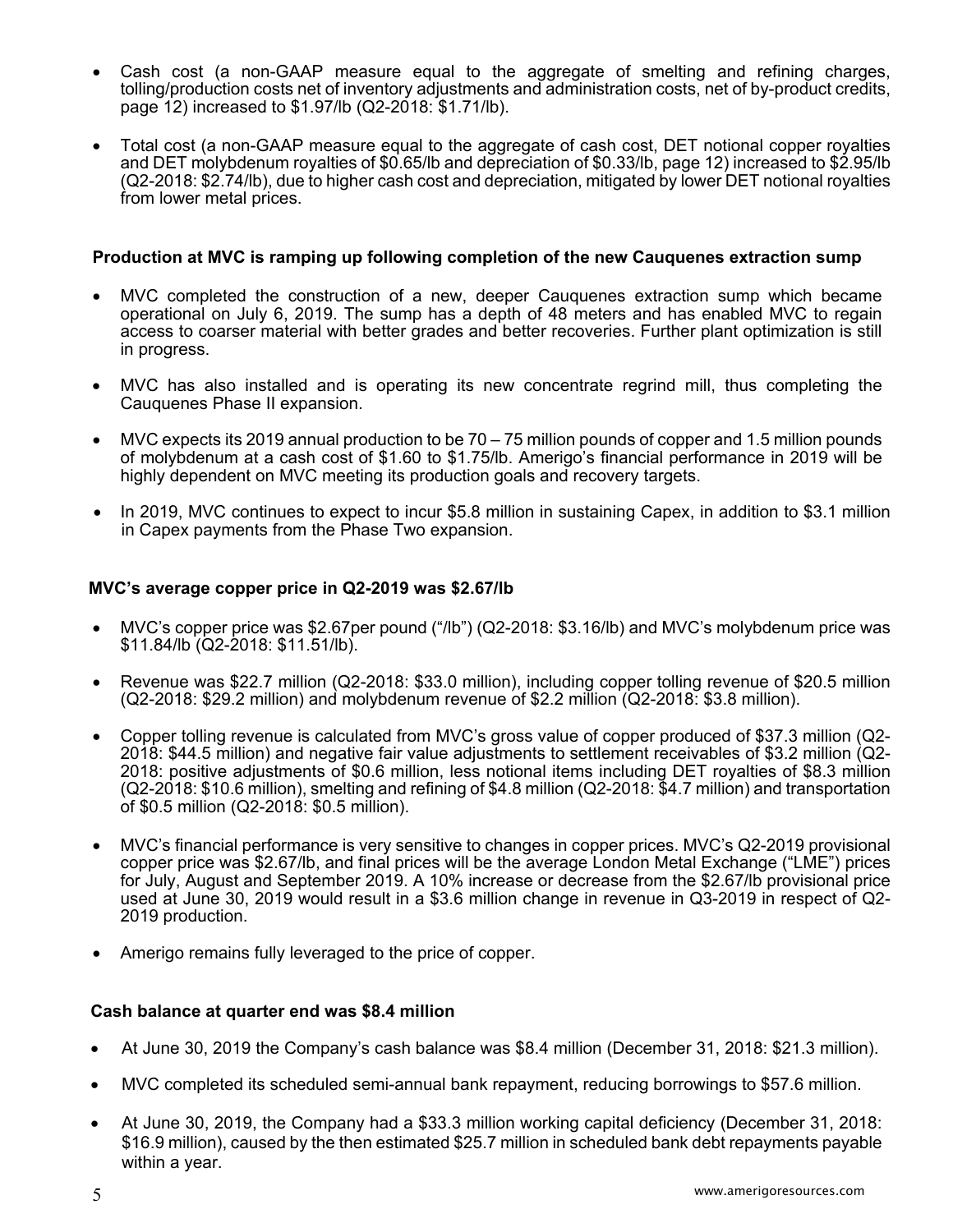- Subsequent to June 30, 2019, the Company received a Commitment Letter and executed a Financing Mandate Agreement to refinance MVC's loans (Refer to Subsequent Events (page 20).
- Amerigo does not consider that its working capital deficiency constitutes a significant liquidity risk, as it anticipates generating operating cash flow to meet current liabilities as they come due, assuming copper prices remain at levels above \$2.60/lb.

Refer to Cautionary Statement on Forward Looking Information (page 20).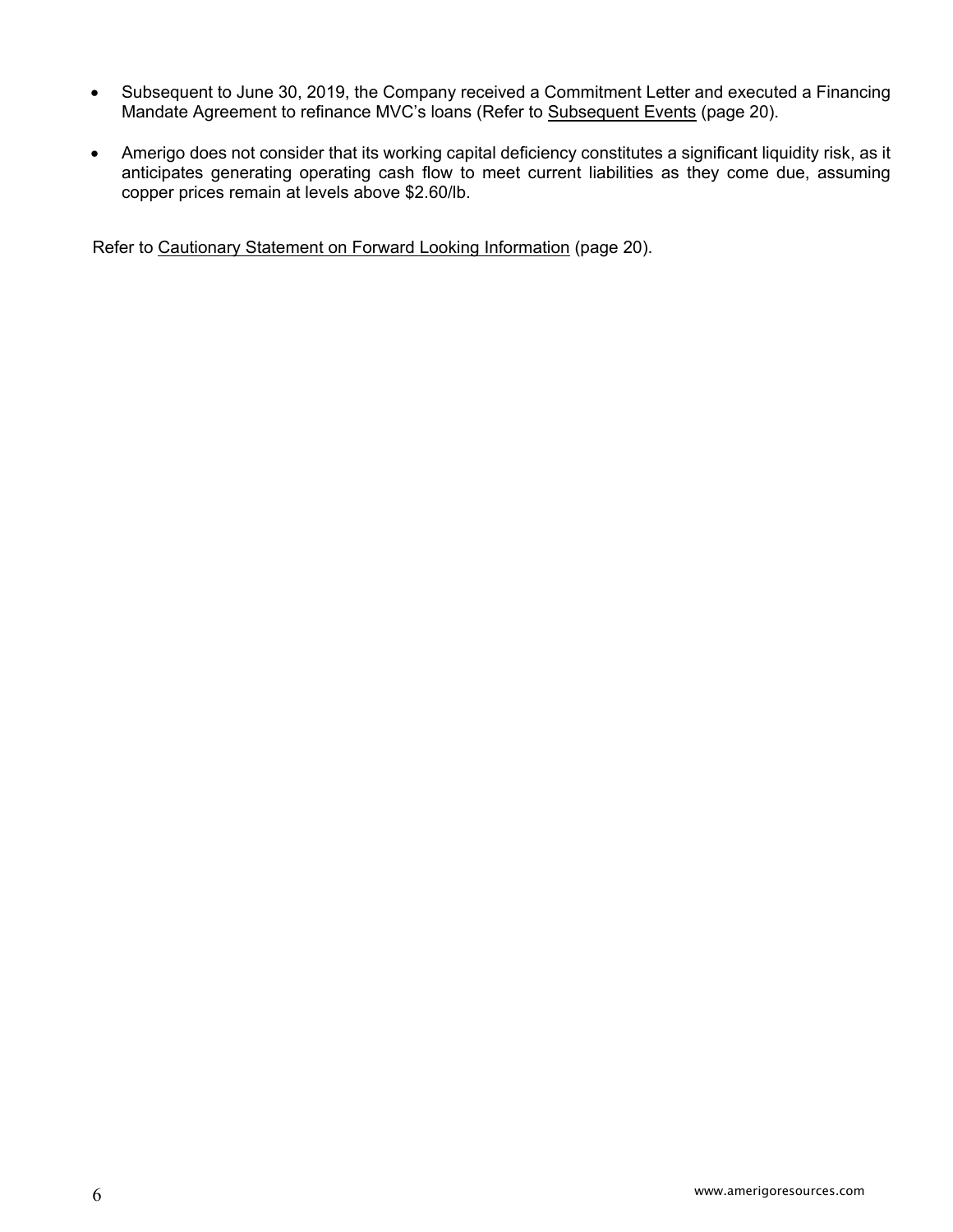# **SUMMARY OF FINANCIAL RESULTS Q2-2019 TO Q2-2018**

|                                                              | Q2-2019   | Q1-2019   | Q4-2018           | Q3-2018   | Q2-2018   |
|--------------------------------------------------------------|-----------|-----------|-------------------|-----------|-----------|
|                                                              | \$        | \$        | \$                | \$        |           |
| Copper production, million pounds                            | 13.344    | 13.005    | 18.531            | 17.555    | 14.658    |
| Copper deliveries, million pounds                            | 13.424    | 12.920    | 17.593            | 17,595    | 14.219    |
| MVC's copper price (\$/lb)                                   | 2.67      | 2.92      | 2.77              | 2.74      | 3.16      |
|                                                              |           |           |                   |           |           |
| Financial results (\$ thousands)                             |           |           |                   |           |           |
| Revenue                                                      |           |           |                   |           |           |
| Gross value of copper produced                               | 37,278    | 36,413    | 49,168            | 48,891    | 44,493    |
| Adjustments to fair value of settlement receivables          | (3, 182)  | 2,147     | 408               | (6,083)   | 556       |
|                                                              | 34,096    | 38,560    | 49,576            | 42,808    | 45,049    |
| Notional items deducted from gross value of copper produced: |           |           |                   |           |           |
| DET royalties - copper                                       | (8,322)   | (8, 136)  | (10, 412)         | (9,238)   | (10, 642) |
| Smelting and refining                                        | (4,830)   | (4, 473)  | (5,920)           | (5,822)   | (4,738)   |
| Transportation                                               | (447)     | (444)     | (587)             | (580)     | (518)     |
| Copper tolling revenue                                       | 20,497    | 25,507    | 32,657            | 27,168    | 29,151    |
| Molybdenum and other revenue                                 | 2,195     | 2,229     | 4,925             | 5,202     | 3,848     |
|                                                              | 22,692    | 27,736    | 37,582            | 32,370    | 32,999    |
| Tolling and production costs                                 |           |           |                   |           |           |
| Tolling and production costs                                 | (22, 772) | (19, 376) | (21, 334)         | (22, 528) | (21, 459) |
| Depreciation and amortization                                | (4,398)   | (4, 364)  | (3,883)           | (3,625)   | (3,685)   |
| Administration                                               | (1,221)   | (1,597)   | (1, 432)          | (1, 347)  | (1, 419)  |
| DET royalties - molybdenum                                   | (403)     | (427)     | (854)             | (925)     | (646)     |
|                                                              | (28, 794) | (25, 764) | (27, 503)         | (28, 425) | (27, 209) |
| Gross (loss) profit                                          | (6, 102)  | 1,972     | 10,079            | 3,945     | 5,790     |
| Other expenses                                               |           |           |                   |           |           |
| Derivative to related parties including                      |           |           |                   |           |           |
| changes in fair value                                        | 256       | (918)     | 349               | (114)     | 239       |
| Salaries, management and professional fees                   | (527)     | (352)     | (1,037)           | (440)     | (442)     |
| Office and general expenses                                  | (69)      | (280)     | (145)             | (263)     | (141)     |
| Share-based payment compensation                             | (576)     | (491)     | (95)              | (236)     | (312)     |
|                                                              | (1, 172)  | (1, 123)  | (1, 277)          | (939)     | (895)     |
| Foreign exchange (loss) gain                                 | (385)     | 331       | (570)             | 109       | (457)     |
| Other gains (losses)                                         | 89        | 5         | (31)              | 8         | 53        |
|                                                              | (296)     | 336       | (601)             | 117       | (404)     |
|                                                              | (1,212)   | (1,705)   | (1,529)           | (936)     | (1,060)   |
| Operating (loss) profit                                      | (7, 314)  | 267       | 8,550             | 3,009     | 4,730     |
| Finance expense                                              | (1,501)   | (1,797)   | (1,420)           | (989)     | (912)     |
| (Loss) income before income tax                              | (8, 815)  | (1,530)   | 7,130             | 2,020     | 3,818     |
| Income tax recovery (expense)                                | 2,251     | 131       | (2,010)           | (582)     | (1,098)   |
| Net (loss) income                                            | (6, 564)  | (1, 399)  | $\frac{1}{5,120}$ | 1,438     | 2,720     |
| (Loss) earnings per share - basic                            | (0.04)    | (0.01)    | 0.03              | 0.01      | 0.02      |
| (Loss) earnings per share - diluted                          | (0.04)    | (0.01)    | 0.03              | 0.01      | 0.02      |
|                                                              |           |           |                   |           |           |
| Unit tolling and production costs                            | 2.08      | 1.99      | 1.56              | 1.62      | 1.91      |
| Cash cost $(\$/IB)^1$                                        | 1.97      | 2.03      | 1.45              | 1.38      | 1.71      |
| Total cost $(\$/IB)^{-1}$                                    | 2.95      | 3.02      | 2.27              | 2.17      | 2.74      |
| Uses and sources of cash (\$thousands)                       |           |           |                   |           |           |
| Operating cash flow before w orking capital changes          | (4, 754)  | 5,170     | 9,228             | 6,194     | 6,428     |
| Operating cash flow after w orking capital changes           | 2,951     | (1, 448)  | 7,811             | 8,120     | 1,785     |
| Cash used in investing activities                            | (2,849)   | (3,596)   | (4, 574)          | (11, 148) | (9,961)   |
| Cash (used in) received from financing activities            | (8, 233)  | 131       | (5, 367)          | 5,690     | 447       |
| Ending cash balance                                          | 8,415     | 16,597    | 21,338            | 23,330    | 21,390    |

 $1$  Cash and total costs are non-GAAP measures. Page 12 has the reconciliation of these measures to tolling and production costs.

A discussion on key quarterly variances (revenue and tolling and production costs) can be found on page 14.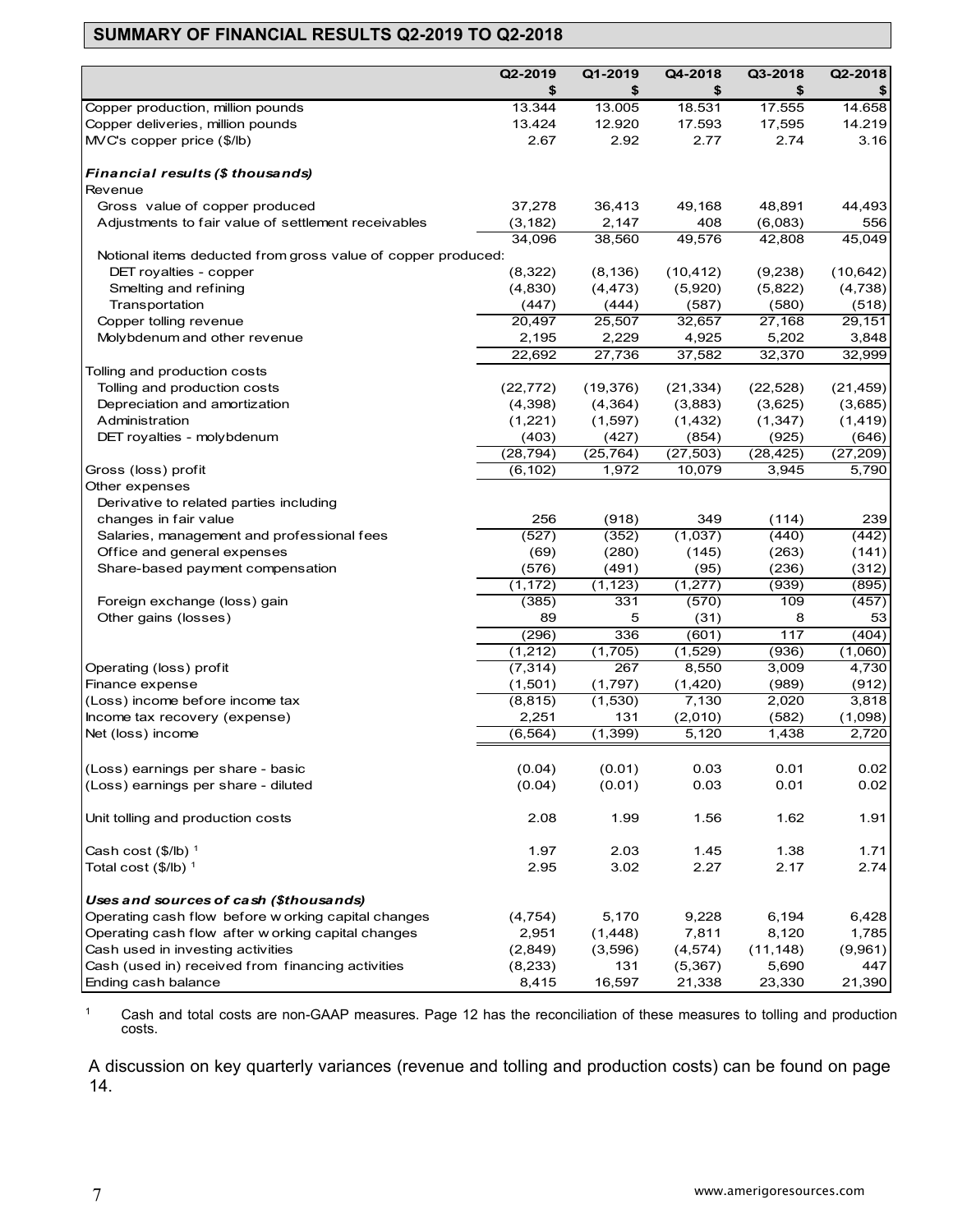### **OPERATING RESULTS**

Copper production in Q2-2019 was 13.3 million pounds (Q2-2018: 14.7 million pounds), comprising 8.2 million pounds from Cauquenes (Q2-2018: 9.2 million pounds) and 5.1 million pounds from fresh tailings (Q2-2018: 5.5 million pounds).

Production was low as a result of continued low plant recoveries during the quarter. In Q2-2019, resulting from MVC's mining plan sequence, Cauquenes material was still being extracted from the same low quality, high fines extraction zone that also negatively affected Q1-2019 production.

MVC completed the construction of a new, deeper Cauquenes extraction sump which became operational on July 6, 2019. The sump has a depth of 48 meters and has enabled MVC to regain access to coarser material with better grades and better recoveries. Further plant optimization is still in progress.

MVC has also completed the installation of the final equipment of the Cauquenes Phase II expansion, a concentrate regrind mill which is now operational.

Amerigo's financial performance in 2019 will be highly dependent on MVC meeting its production goals and recovery targets.

Molybdenum production was 0.2 million pounds (Q2-2018: 0.4 million pounds). The material processed in the molybdenum plant in the quarter was very fine, affecting production.

# **Production**

|                                           | Q2-2019    | Q2-2018      |
|-------------------------------------------|------------|--------------|
| <b>FRESH TAILINGS FROM EL TENIENTE</b>    |            |              |
| Tonnes processed                          | 10,940,468 | 11, 114, 743 |
| Copper grade (%)                          | 0.111%     | 0.118%       |
| Copper recovery                           | 19.1%      | 19.1%        |
| Copper produced (lbs)                     | 5,120,546  | 5,526,315    |
| <b>HISTORIC TAILINGS FROM EL TENIENTE</b> |            |              |
| Tonnes processed                          | 5,094,589  | 5,642,687    |
| Copper grade (%)                          | 0.232%     | 0.238%       |
| Copper recovery                           | 31.6%      | 30.7%        |
| Copper produced (lbs)                     | 8,223,357  | 9,132,088    |
| <b>COPPER</b>                             |            |              |
| Total copper produced (lbs)               | 13,343,903 | 14,658,403   |
| Total copper delivered to DET (lbs)       | 13,424,185 | 14,219,402   |
| <b>MOLYBDENUM</b>                         |            |              |
| Total molybdenum produced (lbs)           | 247,197    | 391,155      |
| Total molybdenum sold (lbs)               | 240,629    | 405,607      |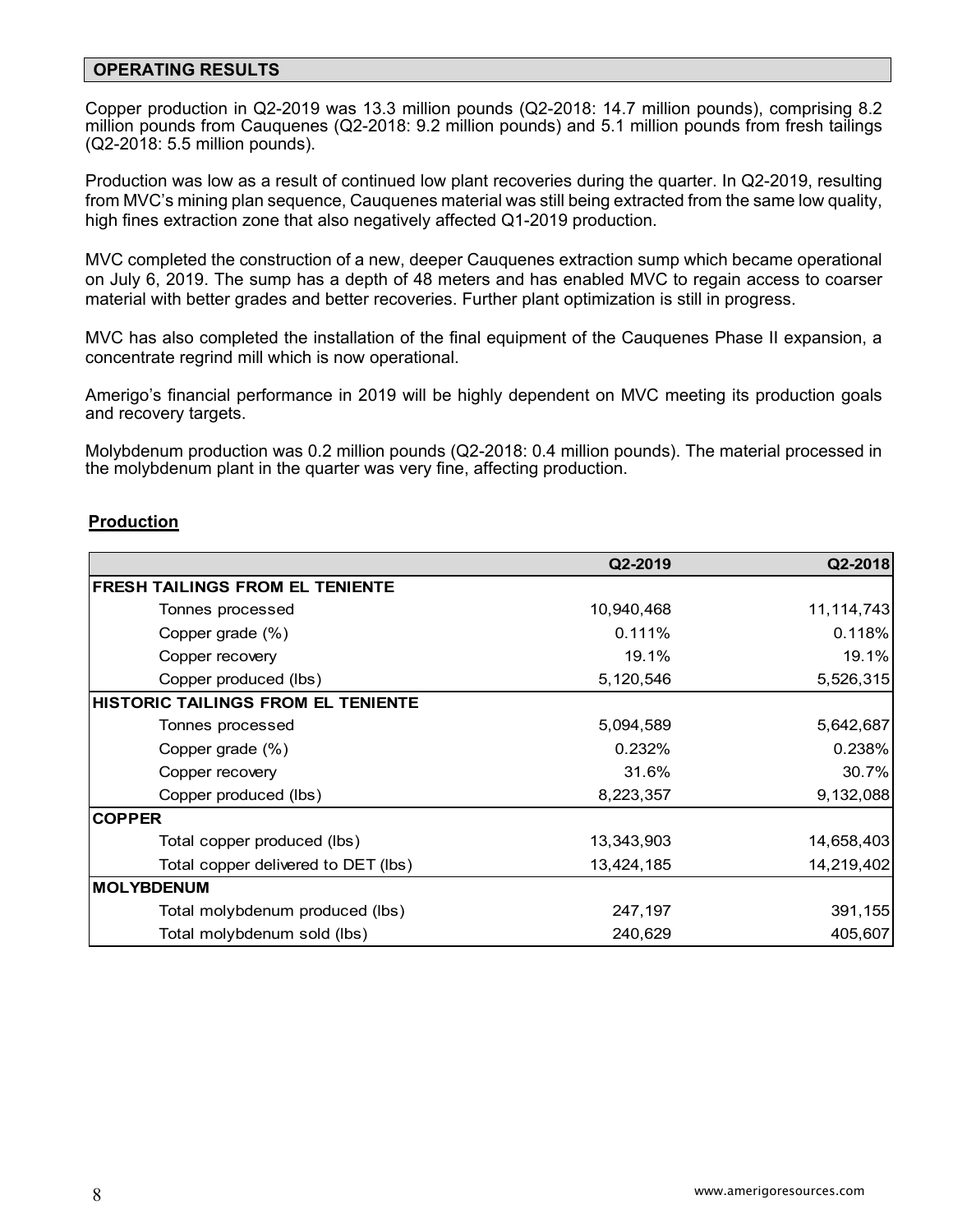# **FINANCIAL RESULTS – Q2-2019**

Net loss was \$6.6 million (\$0.04 basic and diluted loss per share) (Q2-2018: net income of \$2.7 million; \$0.02 basic and diluted earnings per share) because of lower production and weaker metal prices.

### **Revenue**

Revenue in Q2-2019 was \$22.7 million (Q2-2018: \$33.0 million).

| (Expressed in thousands)                                     | Q2-2019  | Q2-2018   |
|--------------------------------------------------------------|----------|-----------|
|                                                              |          |           |
| Average LME copper price per pound                           | 2.77     | 3.12      |
| Gross value of copper produced                               | 37,278   | 44,493    |
| Adjustments to fair value of settlement receivables          | (3, 182) | 556       |
|                                                              | 34,096   | 45,049    |
| Notional items deducted from gross value of copper produced: |          |           |
| DET royalties - copper                                       | (8, 322) | (10, 642) |
| Smelting and refining charges                                | (4,830)  | (4, 738)  |
| Transportation                                               | (447)    | (518)     |
| Copper tolling revenue                                       | 20,497   | 29,151    |
| Molybdenum revenue                                           | 2,195    | 3,848     |
| Revenue                                                      | 22,692   | 32,999    |
| MVC's copper price (\$/lb)                                   | 2.67     | 3.16      |
| MVC's molybdenum price (\$/lb)                               | 11.84    | 11.51     |

MVC produces copper concentrates under a tolling agreement with DET. Title to the copper concentrates produced by MVC is retained by DET and MVC earns tolling revenue, calculated as the gross value of copper produced at applicable market prices, plus or minus adjustments to the fair value of settlement receivables, net of notional items (DET copper royalties, treatment and refining charges and transportation costs).

Copper revenue is billed weekly based on the tolling activity of the preceding week, which is measured by the production of copper concentrates. Additional billings are done on a monthly basis based on the tolling activity for the full month, less weekly billings, and to bill for pricing term differences, as disclosed in the following paragraph.

MVC's compensation is determined in accordance with annual industry benchmarks for pricing terms and smelting and refining charges. In 2019, it is based on the average London Metal Exchange ("LME") copper price for the third month following delivery of copper concentrates produced under the tolling agreement  $("M+3")$ . Accordingly, final pricing for copper produced by MVC is determined based on the average LME copper price of the third month following delivery of copper, which for June 2019 deliveries will be the average LME copper price for September 2019. This variable difference gives rise to a derivative, changes in the fair value of which are recognized in revenue as settlement receivables.

The average LME copper price in Q2-2019 was \$2.77/lb (Q2-2018: \$3.12/lb) and MVC's copper price was \$2.67/lb (Q2-2018: \$3.16/lb). Differences between the average LME copper price and MVC's copper price result from the pricing terms that applied in the period.

At June 30, 2019, the provisional copper price used by MVC was \$2.67/lb. Financial performance is very sensitive to changes in copper prices. For example, a 10% increase or decrease from the \$2.67/lb price would result in a \$3.6 million change in copper tolling revenue in Q3-2019.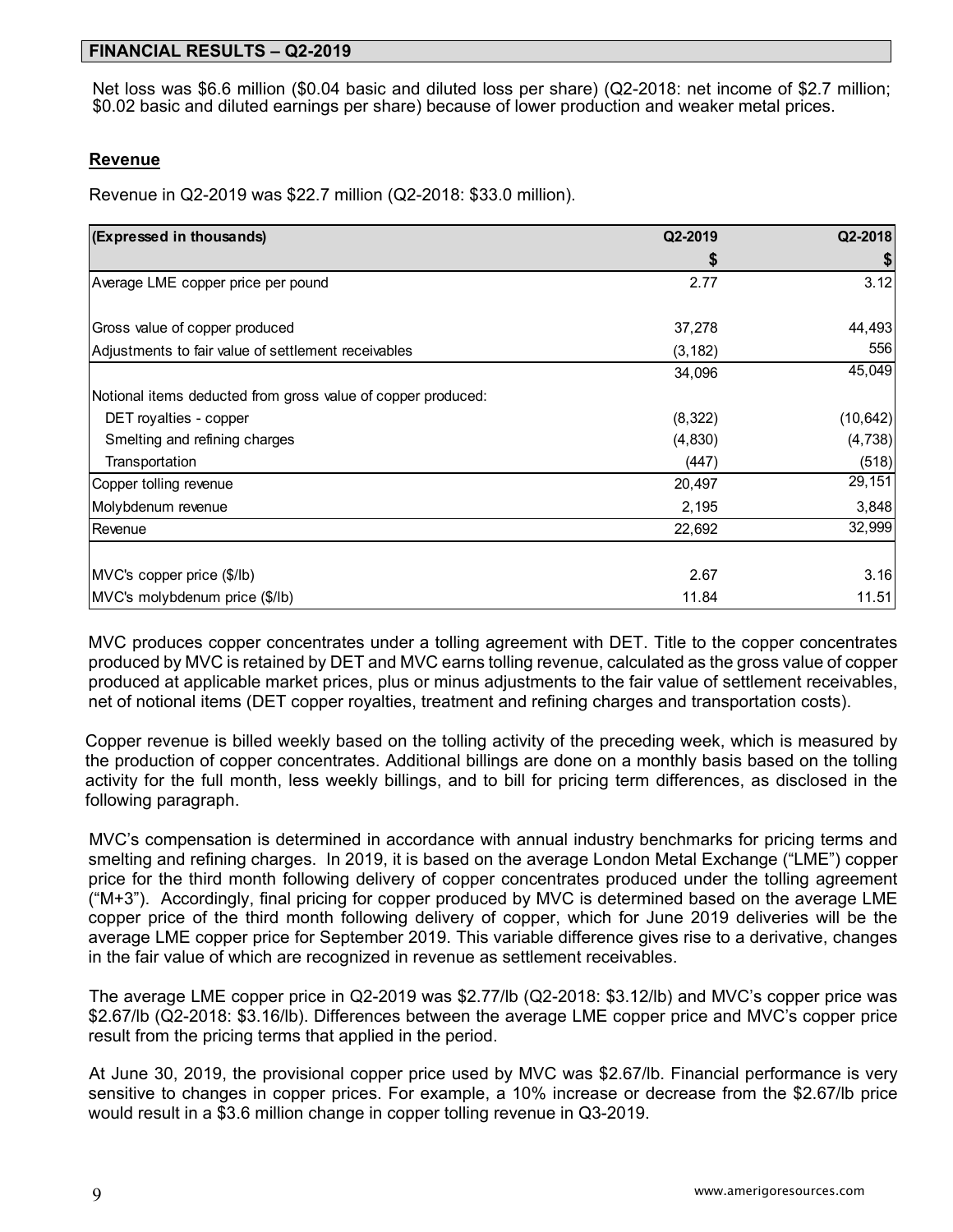DET royalties on copper production are a notional item deducted from MVC's gross value of copper produced. In Q2-2019, DET notional copper royalties were \$8.3 million, (Q2-2018: \$10.6 million) due to lower production and weaker copper prices.

We disclose the terms for DET notional copper royalties and molybdenum royalties under Agreements with Codelco's DET (page 17).

Molybdenum produced by MVC is predominantly sold under a written sales agreement with Molymet. Revenue is billed monthly based on the amount of concentrates delivered during the preceding month. Molymet can elect different pricing terms on a monthly basis. In Q2-2019, the pricing term elected was M+3 in respect of the average Platt's molybdenum dealer oxide price of the month of sale. This variable difference also gives rise to a derivative, which is valued at fair value through profit or loss.

In Q2-2019, MVC's molybdenum sales price was \$11.84/lb (Q2-2018: \$11.51/lb). At June 30, 2019, molybdenum sales were provisionally priced at \$12.25/lb. A 10% increase or decrease in this price would result in price-driven revenue settlement adjustments of \$0.3 million.

# **Expenses**

| (Expressed in thousands)                  | Q2-2019 | Q2-2018 |
|-------------------------------------------|---------|---------|
|                                           |         |         |
| Direct tolling and production costs       |         |         |
| Power costs                               | 8,055   | 8,198   |
| Labour costs                              | 2,566   | 2,623   |
| Grinding media                            | 2,218   | 1,824   |
| Lime costs                                | 1,782   | 2,333   |
| Other direct tolling / production costs   | 8,151   | 6,481   |
|                                           | 22,772  | 21,459  |
| Depreciation and amortization             | 4,398   | 3,685   |
| Administration                            | 1,221   | 1,419   |
| DET royalties - molybdenum                | 403     | 646     |
| Tolling and production costs              | 28,794  | 27,209  |
| Unit tolling and production costs (\$/lb) | 2.08    | 1.91    |

Power costs decreased by \$0.1 million or 2% compared to Q2-2018 due to lower power rates. Costs in Q2-2019 were \$0.0995/kWh (Q2-2018: \$0.1094/kWh).

Lime cost decreased by \$0.6 million compared to Q2-2018 due to lower consumption, while grinding media costs increased by \$0.4 million from higher steel prices.

In aggregate, other direct tolling costs increased by \$1.7 million, mostly due to inventory variations of \$1.6 million between both periods, caused by higher costs used to value inventory and stronger Q2-2019 deliveries compared to production (and the opposite occurring in Q2-2018).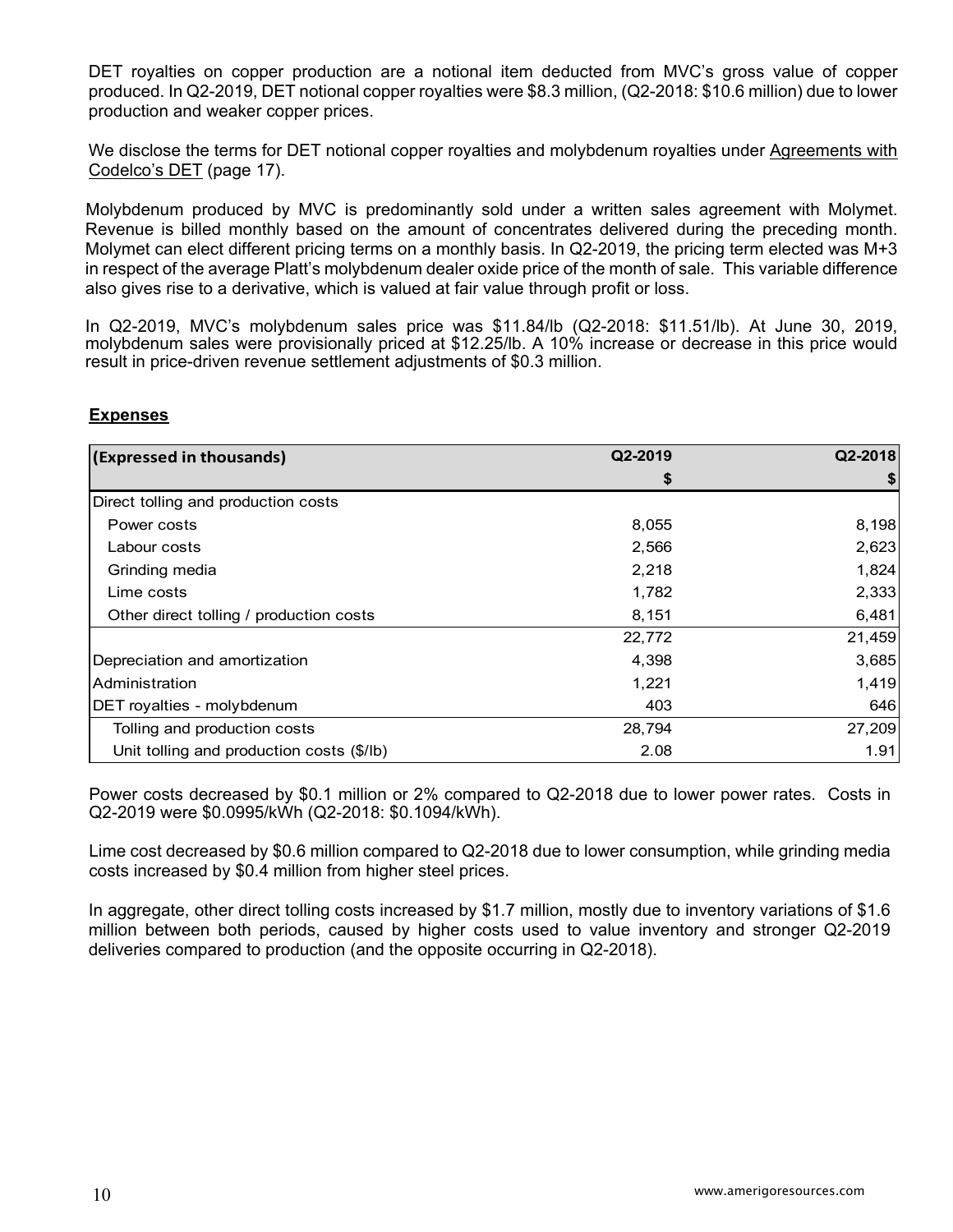The behaviour of other costs is noted in the tables below.

| (Expressed in thousands)                      | Q2-2019 | Q2-2018 |
|-----------------------------------------------|---------|---------|
|                                               | 5       |         |
| Other direct tolling costs                    |         |         |
| Maintenance, excluding labour                 | 1,602   | 1,946   |
| Molybdenum production costs                   | 1,515   | 1,535   |
| Historic tailings extraction                  | 1,400   | 1,427   |
| Industrial water                              | 801     | 601     |
| Inventory adjustments                         | 772     | (842)   |
| Subcontractors, support services              | 727     | 607     |
| Copper reagents                               | 604     | 501     |
| Process control, environmental and safety     | 541     | 482     |
| Filtration and all other direct tolling costs | 189     | 224     |
|                                               | 8,151   | 6,481   |

| (S/lb Cu)                                     | Q2-2019 | Q2-2018 |
|-----------------------------------------------|---------|---------|
| Other direct tolling costs                    |         |         |
| Maintenance, excluding labour                 | 0.12    | 0.13    |
| Molybdenum production costs                   | 0.11    | 0.11    |
| Historic tailings extraction                  | 0.10    | 0.10    |
| Industrial water                              | 0.06    | 0.04    |
| Inventory adjustments                         | 0.06    | (0.06)  |
| Subcontractors, support services              | 0.05    | 0.04    |
| Process control, environmental and safety     | 0.04    | 0.03    |
| Copper reagents                               | 0.04    | 0.03    |
| Filtration and all other direct tolling costs | 0.01    | 0.02    |
|                                               | 0.59    | 0.44    |

Depreciation and amortization were \$4.4 million (Q2-2018: \$3.7 million), due to MVC's higher asset base following the Phase Two expansion.

Administration expenses were \$1.2 million (Q2-2018: \$1.4 million).

Moving on from tolling and production costs, other expenses of \$1.2 million in Q2-2019 (Q2-2018: \$1.1 million) are costs not related to MVC's production operations, and include:

- General and administration expenses of \$1.2 million (Q2-2018: \$0.9 million) including share-based payments of \$0.6 million (Q2-2018: \$0.3 million), salaries, management and professional fees of \$0.5 million (Q2-2018: \$0.4 million) and office and general expenses of \$0.1 million (Q2-2018: \$0.1 million).
- A \$0.3 million gain associated with the derivative to related parties (Q2-2018: \$0.2 million), including actual amounts paid or accrued to related parties of \$0.2 million (Q2-2018: \$0.2 million) and a decrease in the derivatives' fair value of \$0.5 million in each of the quarterly comparative periods.
- Other expenses of \$0.3 million in Q2-2019 (Q2-2018: \$0.4 million) comprised of a foreign exchange expense of \$0.4 million (Q2-2018: \$0.5 million) and in other gains of \$0.1 million in both quarterly periods.

The Company's finance expense was \$1.5 million (Q2-2018: \$0.9 million) which includes finance, commitment and interest charges and changes in value on interest rate swaps. Interest expense was \$0.3million lower in Q2-2018 as MVC had not yet fully drawn the Phase Two loan. Finance expense increased by a further \$0.3 million in Q2-2019 from fair value adjustments to interest rate swaps.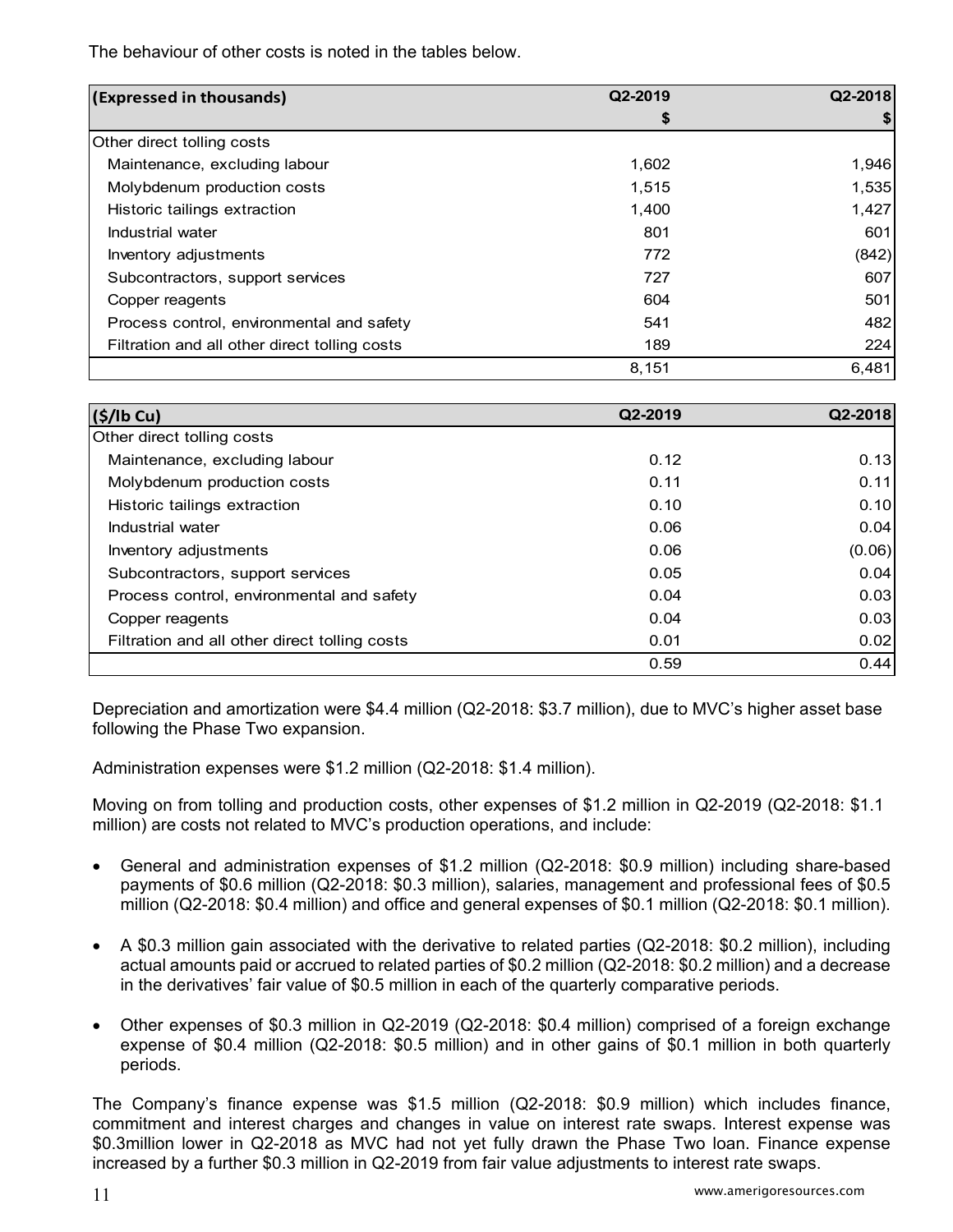Income tax recovery was \$2.3 million, fully in connection with deferred income tax. In Q2-2018 the Company posted income tax expense of \$1.1 million, including current income tax expense of \$0.8 million and deferred income tax expense of \$0.3 million.

Deferred income tax recovery or expense results from the changes to deferred income tax liabilities, arising predominantly from the differences between the book and tax values of MVC's property, plant and equipment. Deferred tax liabilities do not represent income tax payable.

### **Cash Cost and Total Cost**

Cash cost and total cost are non-GAAP measures prepared on a basis consistent with the industry standard Brook Hunt definitions.

The Company believes that these measures provide additional information to evaluate corporate performance. Management also uses these measures to monitor internal performance.

A reconciliation of tolling and production costs to cash cost and total cost in Q2-2019 and Q2-2018 is presented below:

| (Expressed in thousands)        | Q2-2019  | Q2-2018   |
|---------------------------------|----------|-----------|
|                                 | S        | \$        |
| Tolling and production costs    | 28,794   | 27,209    |
| Add (deduct):                   |          |           |
| DET notional royalties - copper | 8,322    | 10,642    |
| Smelting and refining charges   | 4,830    | 4,738     |
| <b>Transportation costs</b>     | 447      | 518       |
| Inventory adjustments           | (772)    | 841       |
| By-product credits              | (2, 195) | (3,848)   |
| <b>Total cost</b>               | 39,426   | 40,100    |
| Deduct:                         |          |           |
| DET notional royalties - copper | (8, 322) | (10, 642) |
| DET royalties - molybdenum      | (403)    | (646)     |
|                                 | (8, 725) | (11, 288) |
| Depreciation and amortization   | (4, 398) | (3,685)   |
| Cash cost                       | 26,303   | 25,127    |
| Pounds of copper tolled from    |          |           |
| fresh and old tailings          | 13.87    | 14.66     |
| Cash cost (\$/lb)               | 1.97     | 1.71      |
| Total cost (\$/lb)              | 2.95     | 2.74      |

The Company's trailing quarterly cash costs were:

| (\$/lb of copper produced) | Q2-2019 | Q1-2019 | Q4-2018 | Q3-2018 | Q2-2018 |
|----------------------------|---------|---------|---------|---------|---------|
| <b>Power costs</b>         | 0.60    | 0.60    | 0.45    | 0.44    | 0.56    |
| Smelting & refining        | 0.36    | 0.34    | 0.32    | 0.33    | 0.32    |
| Grinding media             | 0.17    | 0.14    | 0.14    | 0.11    | 0.12    |
| Lime                       | 0.13    | 0.15    | 0.12    | 0.11    | 0.16    |
| Administration             | 0.09    | 0.12    | 0.08    | 0.08    | 0.10    |
| Transportation             | 0.03    | 0.04    | 0.03    | 0.03    | 0.03    |
| Other direct costs         | 0.75    | 0.81    | 0.58    | 0.58    | 0.68    |
| By-product credits         | (0.16)  | (0.17)  | (0.27)  | (0.30)  | (0.26)  |
| Cash Cost                  | \$1.97  | \$2.03  | \$1.45  | \$1.38  | \$1.71  |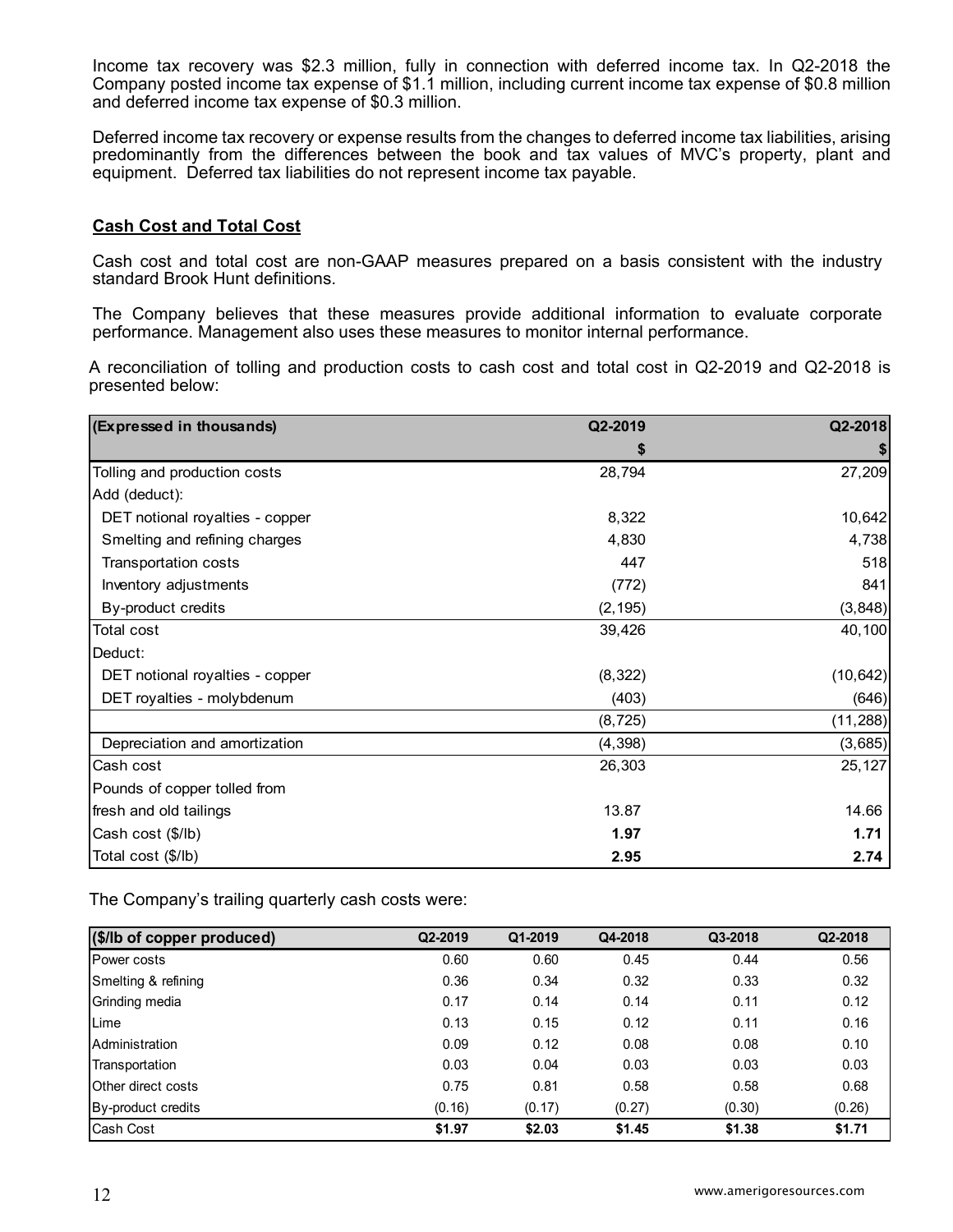Cash cost increased in Q2-2019 by \$0.26/lb compared to Q2-2018. \$0.20/lb of the variance was the result of higher aggregate unit costs as a result of lower production, except for unit costs for lime and administration, which decreased in aggregate by \$0.04/lb. \$0.10/lb of the variance was the result of lower by-product credits.

The Company's trailing quarterly total costs were:

| $(\$$ /lb of copper produced)           | Q2-2019 | Q1-2019 | Q4-2018 | Q3-2018 | Q2-2018 |
|-----------------------------------------|---------|---------|---------|---------|---------|
| <b>Cash cost</b>                        | 1.97    | 2.03    | 1.45    | 1.38    | 1.71    |
| <b>DET</b> notional royalites/royalties | 0.65    | 0.66    | 0.61    | 0.58    | 0.77    |
| Amortization/depreciation               | 0.33    | 0.33    | 0.21    | 0.21    | 0.26    |
| <b>Total Cost</b>                       | \$2.95  | \$3.02  | \$2.27  | \$2.17  | \$2.74  |

Total cost was \$2.95/lb (Q2-2018: \$2.74/lb), due to a \$0.26/lb increase in cash cost and a \$0.07/lb increase in depreciation, mitigated by a \$0.12/lb decrease in DET notional royalties from lower metal prices.

# **FINANCIAL RESULTS – SIX MONTHS ENDED JUNE 30, 2019**

YTD-2019, the Company posted a net loss of \$8.0 million or \$0.04 loss per share (YTD-2018: net income of \$3.9 million or \$0.02 earnings per share).

Financial performance was negatively impacted by lower production and weaker copper prices.

Revenue YTD-2019 was \$50.4 million (YTD-2018: \$66.9 million) and tolling and production costs were \$54.6 million (YTD-2018: \$55.9 million), resulting in a gross loss of \$4.1 million (YTD-2018: gross profit of \$11.0 million).

Other expenses were \$2.9 million (YTD-2018: \$2.8 million).

Finance expense was \$3.3 million (YTD-2018: \$1.9 million) and the Company posted an income tax recovery of \$2.4 million (YTD-2018: income tax expense of \$2.4 million), driven by the lower income before income tax expense YTD-2019.

#### **COMPARATIVE PERIODS**

Amerigo's quarterly financial statements are reported under IFRS applicable to interim financial reporting.

The following tables provide highlights from Amerigo's financial statements of quarterly results for the past eight quarters.

|                                   | Q2-2019  | Q1-2019  | Q4-2018 | Q3-2018 |
|-----------------------------------|----------|----------|---------|---------|
|                                   |          | \$       | \$      |         |
|                                   |          |          |         |         |
| Total revenue (thousands)         | 22,692   | 27,736   | 37,582  | 32,370  |
| Net (loss) income (thousands)     | (6, 564) | (1, 399) | 5,120   | 1,438   |
| (Loss) earnings per share         | (0.04)   | (0.01)   | 0.03    | 0.01    |
| Diluted (loss) earnings per share | (0.04)   | (0.01)   | 0.03    | 0.01    |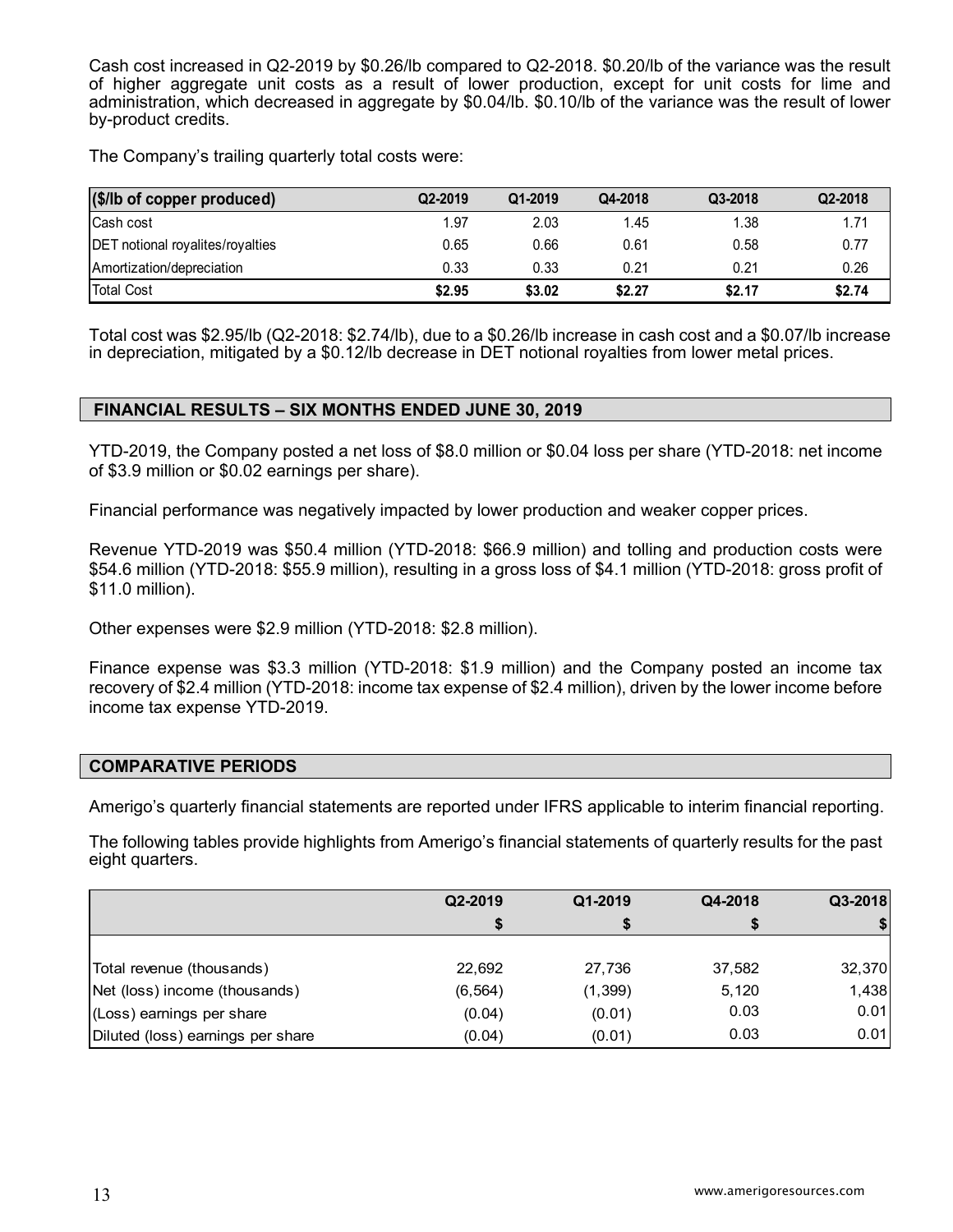|                            | Q2-2018 | Q1-2018 | Q4-2017 | Q3-2017 |
|----------------------------|---------|---------|---------|---------|
|                            | S       |         |         |         |
|                            |         |         |         |         |
| Total revenue (thousands)  | 32,999  | 33,881  | 37,001  | 37,421  |
| Net income (thousands)     | 2,720   | 1,217   | 3,098   | 7,854   |
| Earnings per share         | 0.02    | 0.01    | 0.02    | 0.04    |
| Diluted earnings per share | 0.02    | 0.01    | 0.02    | 0.04    |

Quarterly revenue variances result mostly from higher or lower copper deliveries (a factor of quarterly production), MVC's copper price (a factor of market prices) and adjustments to the fair value of settlement receivables.

The Company's revenues are highly sensitive to these variables, as summarized below:

|                                      | Q2-2019 | Q1-2019 | Q4-2018 | Q3-2018 | Q2-2018 | Q1-2018 | Q4-2017 | Q3-2017 |
|--------------------------------------|---------|---------|---------|---------|---------|---------|---------|---------|
| Copper sales/deliveries <sup>1</sup> | 13.4    | 12.9    | 17.6    | 17.6    | 14.22   | 14.52   | 16.28   | 15.25   |
| MVC's copper price                   | 2.67    | 2.92    | 2.77    | 2.74    | 3.16    | 3.09    | 3.10    | 3.00    |
| Settlement adjustments <sup>2</sup>  | (1.72)  | 0.85    | 0.41    | (6.08)  | 0.56    | (0.18)  | 1.07    | 6.28    |

1 Million pounds of copper sold under a tolling agreement with DET.<br>2 Adjustments to fair value of copper settlement receivables, expressed in millions of dollars.

Q3-2017 was positively impacted by higher copper prices and significant positive settlement adjustments. Q4-2017 to Q2-218 revenue were positively impacted by strong copper prices. Q3-2018 were positively affected by then record copper deliveries, but negatively impacted by lower copper prices and \$6.1 million in negative settlement adjustments. In Q4-2018, copper deliveries remained at record level and MVC's copper price improved slightly to \$2.77/lb with positive settlement adjustments of \$0.4 million. In Q1-2019 and Q2-2019, copper deliveries were substantially lower than in recent quarters as a result of low plant recoveries, resulting from MVC's mining plan sequence. Copper prices in Q1-2019 were stronger than in the second half of 2018, but in Q2-2019 declined again resulting in \$1.7 million in negative price adjustments.

In addition to revenue variances, the Company's quarterly results in the most recent eight quarters were also affected by higher or lower cost of sales:

|                                      | Q2-2019 | Q1-2019 | Q4-2018 | Q3-2018 | Q2-2018 | Q1-2018 | Q4-2017 | Q3-2017 |
|--------------------------------------|---------|---------|---------|---------|---------|---------|---------|---------|
| Tolling and production costs 1       | 28.79   | 25.76   | 27.50   | 28.43   | 27.21   | 28.72   | 28.54   | 25.52   |
| Unit tolling and production $cost^2$ | 2.08    | .99     | .56     | .62     | l.91    | .98     | .75     | .67 I   |

 $\frac{1}{2}$  Million of dollars.

2 Tolling and production costs divided over pounds of copper delivered.

Tolling and production costs are affected by production levels, input costs (particularly power, lime and grinding media costs) and the depreciation or appreciation of the CLP to the U.S. dollar. Q4-2017 and Q1- 2018 costs increased due to higher power, lime and other direct costs. Total Q3-2018 costs increased due to higher production but decreased on a unit basis, and in Q4-2018 decreased both in respect of total and unit cost. In Q1-2019 total tolling and production costs decreased due to lower production, but the lower production drove unit costs higher. In Q2-2019, inventory variations increased tolling and production costs by \$3.5 million compared to the preceding quarter.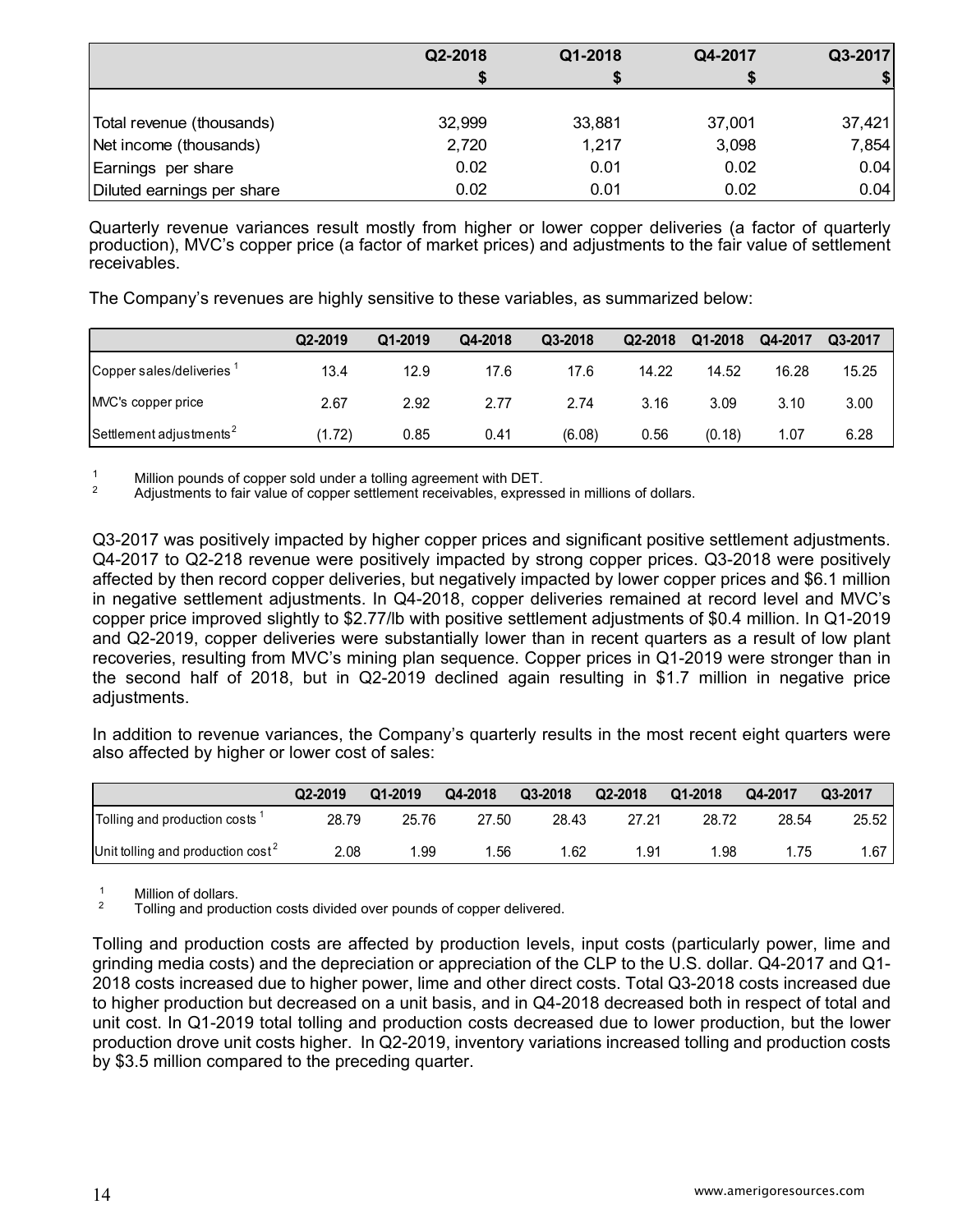# **LIQUIDITY and FINANCIAL POSITION**

### **Cash Flow from Operations**

Including the effect of changes in working capital accounts, the Company generated net cash from operating activities of \$3.0 million in Q2-2019 (Q2-2018: \$1.8 million).

Excluding the effect of changes in working capital accounts, the Company used cash of \$4.8 million (Q2- 2018: generated cash of \$6.4 million). The decrease in cash from operations was caused fundamentally by MVC's lower production in the first half of the year.

We should also note that the Company operates in a cyclical industry with cash flow generating capacity closely correlated to market copper prices, and MVC's financial performance is very sensitive to changes in copper prices.

MVC's Q2-2019 provisional copper price was \$2.67/lb, and final prices will be the average London Metal Exchange ("LME") prices for July, August and September 2019. A 10% increase or decrease from the \$2.67/lb provisional price used at June 30, 2019 would result in a \$3.6 million change in revenue in Q3- 2019 in respect of Q2-2019 production.

### **Cash Flow from Financing Activities**

MVC completed its scheduled semi-annual bank repayment on June 28, 2019, reducing borrowings to \$57.6 million.

YTD-2019, the Company made debt repayments of \$8.6 million (YTD-2018: \$11.4 million and received \$14.6 million in debt proceeds, net of transaction costs).

YTD-2019 the Company received \$0.5 million in proceeds from various exercises of stock options. (YTD-2018: \$0.1 million).

#### **Cash Flow used in Investing Activities**

YTD-2019, the Company used cash of \$6.5 million for payments of Capex (YTD-2018: \$20.2 million), including \$4.5 million for sustaining capex and \$2.0 million for payments associated with the Phase Two expansion.

#### **Liquidity and Financial Position**

At June 30, 2019, the Company's cash and cash equivalents were \$8.4 million (December 31, 2018: \$21.3 million).

The Company had a working capital deficiency of \$33.3 million (December 31, 2018: \$16.9 million), caused by the then estimated \$25.7 million in scheduled bank debt repayments payable within a year (refer to Subsequent Events, page 20).

The Company does not consider that its working capital deficiency constitutes a significant liquidity risk, as it anticipates generating enough operating cash flow to meet current liabilities as they come due, assuming its production targets for the rest of the year are met and copper prices remain at levels above \$2.60/lb.

In 2019, MVC estimates to produce 70.0 to 75.0 million pounds of copper at an annual cash cost (page 12) of \$1.60 to \$1.75/lb.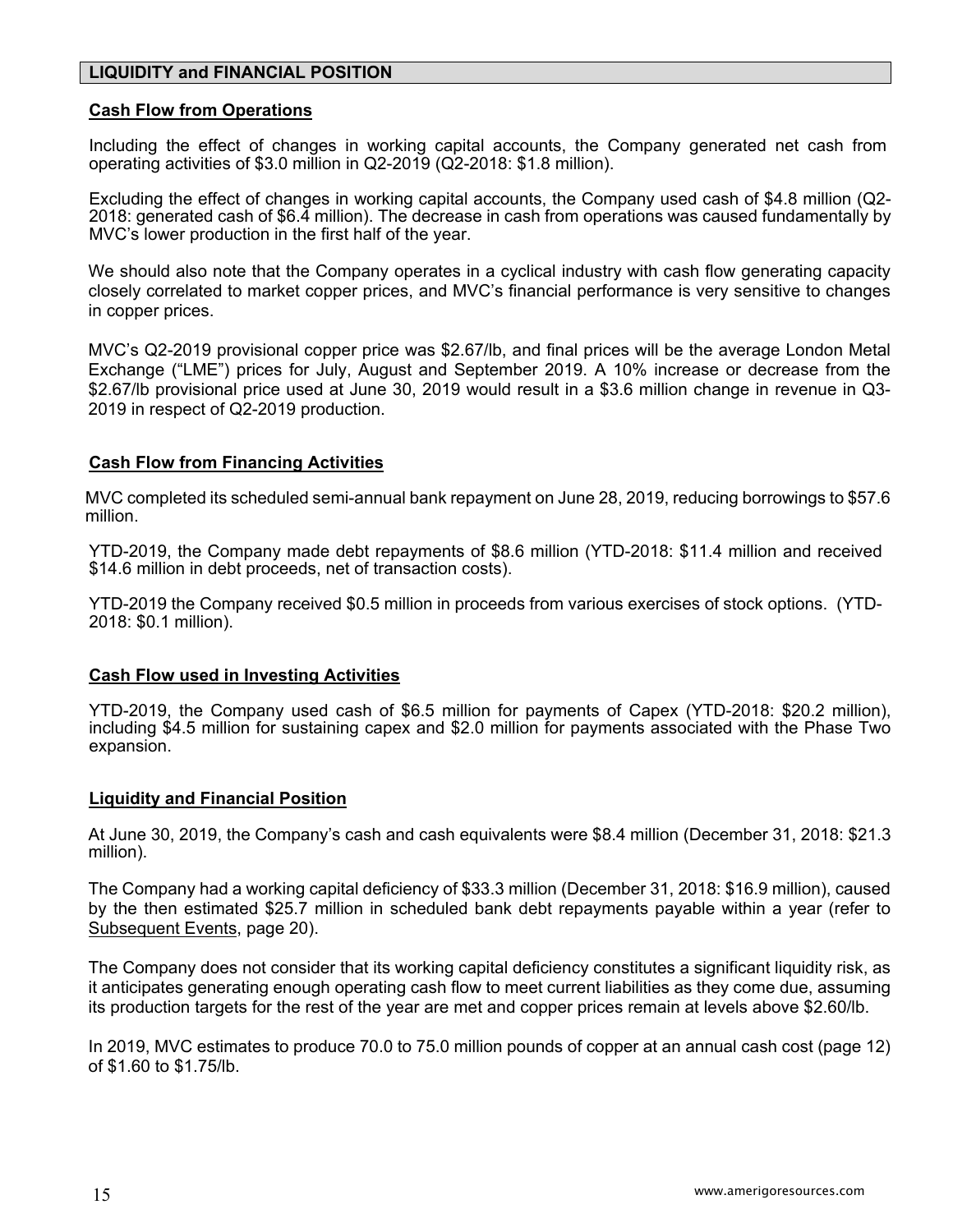# **Borrowings**

| <b>Borrowings outstanding</b>     | <b>June 30,</b> | December 31, |  |
|-----------------------------------|-----------------|--------------|--|
|                                   | 2019            | 2018         |  |
| (expressed in thousands)          |                 |              |  |
|                                   |                 |              |  |
| Cauquenes Phase One Loan          | 29,412          | 31,317       |  |
| Cauquenes Phase Two Loan          | 28,229          | 34,895       |  |
|                                   | 57,641          | 66,212       |  |
| Comprise:                         |                 |              |  |
| Current portion of long-term debt | 25,702          | 23,521       |  |
| Long-term debt                    | 31,939          | 42,691       |  |
|                                   | 57,641          | 66,212       |  |

On March 25, 2015, MVC obtained a \$64.4 million loan facility from Scotiabank Chile ("Scotiabank") and Export Development Canada ("EDC") to finance the Cauquenes Phase One expansion (the "Cauquenes Phase One Loan").

The Cauquenes Phase One Loan has a maximum repayment term of six years consisting of twelve equal semi-annual principal payments of \$5.4 million which commenced on June 30, 2016. The repayment term may be shortened without penalty in accordance with the loan provisions. Interest is paid semi-annually on the last banking day of June and December.

Interest on the Phase One Loan is subject to a variable rate based on the US Libor six-month rate, which at June 30, 2019 was 6.37% per annum.

The balance of the Cauquenes Phase One Loan (net of transaction costs) at June 30, 2019 was \$29.4 million (December 31, 2018: \$31.3 million).

On August 3, 2017, MVC obtained a second financing tranche with Scotiabank and EDC for a \$35.3 million facility (the "Cauquenes Phase Two Loan") to finance the Cauquenes Phase Two expansion.

 The Cauquenes Phase Two Loan has a maximum repayment term of three years consisting of six equal semi-annual principal payments of \$5.9 million to commence on June 30, 2019. The repayment term may be shortened without penalty in accordance with the loan provisions. Interest is paid semi-annually on the last banking day of June and December.

 Interest on the Phase Two Loan is synthetically fixed through an interest rate swap ("IRS"), accounted for at fair value through profit or loss, at a rate of 6.02% per annum for 75% of the facility. The remaining 25% of the facility is subject to a variable rate based on the US Libor six-month rate which at June 30, 2019 was 6.37% per annum. The IRS on the Phase Two Loan has a term to January 3, 2022.

 The balance of the Cauquenes Phase Two Loan (net of transaction costs) at June 30, 2019 was \$28.2 million (December 31, 2018: \$34.9 million).

 MVC has provided security for the Cauquenes Phase One and Phase Two loans in the form of a charge on all of MVC's assets.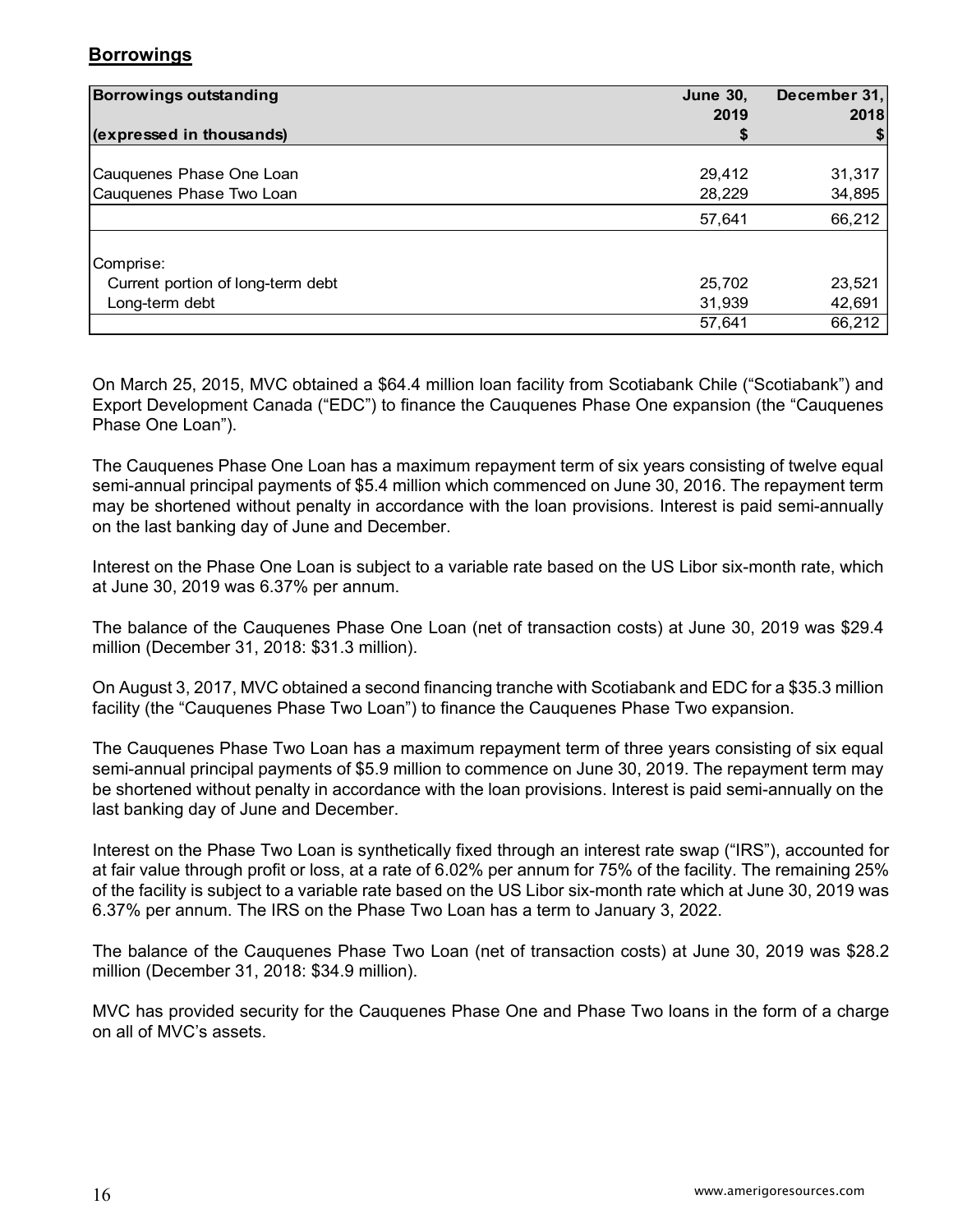MVC is required to meet three bank covenants: current ratio (starting on December 31, 2019), tangible net worth and debt service coverage ratio, measured semi-annually on June 30 and December 31. At June 30, 2019 MVC met the tangible net worth requirement of \$125.0 million and received waivers from Scotiabank and EDC in respect of the debt service coverage ratio (requirement of 1.2).

MVC is also required to have a debt service reserve account ("DSRA") which must be used to: /i/ pay the principal and interest of bank loans and amounts owing under the interest rate swaps if MVC has insufficient funds to make these payments and /ii/ fund MVC's operating expenses. If it becomes necessary to fund MVC's operations with funds from the DSRA, MVC must replenish the DSRA at each month end with funds necessary to maintain a balance equal to one hundred percent of the sum of the principal, interest and interest rate swaps that are payable in the following six months. At June 30, 2019, MVC held \$3.2 million in the DSRA (December 31, 2018: \$13.4 million) and expected to fund the DSRA to the required amount of \$12.9 million gradually through the second half of 2019.

Subsequent to June 30, 2019, MVC received a Commitment Letter from and executed a Financing Mandate Agreement with Scotiabank to refinance the Cauquenes Phase One and Phase Two loans (Subsequent Events, page 20).

### Molybdenum Plant Expansion Lease

In 2018, MVC entered into a lease of 201,903 Chilean Unidades de Fomento ("UF") to finance the expansion of MVC's molybdenum plant. Terms of the lease include a term to November 2023, monthly capital payments of approximately \$0.1 million, a balloon payment at the end of the lease term of approximately \$1.5 million and interest at a rate of 0.45% per month. The lease can be prepaid without penalty. At June 30, 2019, the lease obligation was \$8.3 million (December 31, 2018: \$9.0 million).

### **AGREEMENTS WITH CODELCO'S DET**

MVC has a contract with DET ("the DET Agreement") to process the fresh tailings from El Teniente and the tailings from the Cauquenes and Colihues historic tailings deposits. The Agreement has a term to 2037 for fresh tailings, the earlier of 2033 or deposit depletion for Cauquenes, and the earlier of 2037 or deposit depletion for Colihues.

The DET Agreement establishes a series of royalties from MVC to DET, calculated using the average LME copper price for the month of concentrates production.

The DET Agreement currently operates as a tolling contract under which title to the copper concentrates produced by MVC remains with DET. MVC earns tolling revenue, calculated as the gross value of copper produced at applicable market prices net of notional items. Notional items include treatment and refining charges, DET copper royalties and transportation costs.

Notional royalties for copper concentrates produced from fresh tailings are determined through a sliding scale formula tied to copper prices ranging from \$1.95/lb (13.5%) to \$4.80/lb (28.4%).

Notional royalties for copper concentrates produced from Cauquenes are determined through a sliding scale for copper prices ranging from \$1.95/lb (16%) to \$5.50/lb (39%).

Notional royalties for copper concentrates produced from Colihues are determined through a sliding scale for copper prices ranging from \$0.80/lb (3%) to \$4.27lb (30%). MVC intends to restart processing tailings from Colihues once the Cauquenes deposit is depleted.

MVC pays a sliding scale global molybdenum royalty for molybdenum prices between \$6.00/lb (3%) and \$40.00/lb (19.7%).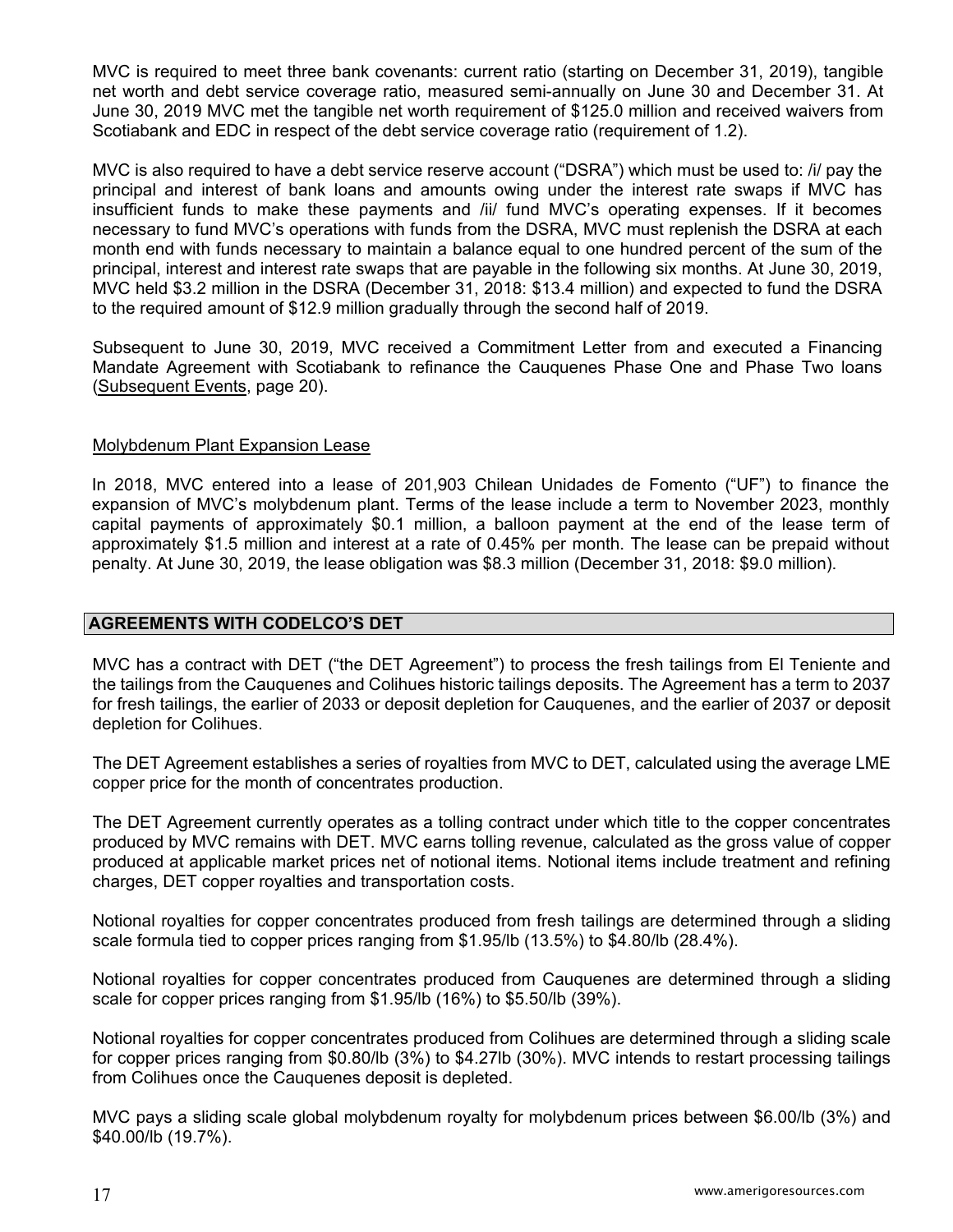The Agreement anticipates that in the event monthly average prices fall below certain ranges and projections indicate the permanence of such prices over time, the parties will meet to review cost and notional royalty/royalty structures to maintain the Agreement's viability and the equilibrium of the benefits between the parties.

The DET Agreement also contains three early exit options exercisable by DET within 2021 and every three years thereafter only in the event of changes unforeseen at the time the Agreement was entered into. Amerigo has currently judged the probabilities of DET exercising any of these early exit options as remote.

### **TRANSACTIONS WITH RELATED PARTIES**

a) Derivative liability

Amerigo holds its interest in MVC through Amerigo International Holdings Corp. ("Amerigo International"), wholly owned by Amerigo except for certain outstanding Class A shares which are owned indirectly by Amerigo's founders (including Amerigo's current Executive Chairman). The Class A shares were issued in 2003 as part of a tax-efficient structure for payments granted as consideration to the founders transferring to Amerigo their option to purchase MVC.

The Class A shareholders are not entitled to any participation in the profits of Amerigo International, except for monthly payments, calculated as follows:

- \$0.01 for each pound of copper equivalent produced from DET tailings by MVC or any successor entity to MVC if the price of copper is under \$0.80/lb, or
- \$0.015 for each pound of copper equivalent produced from DET tailings by MVC or any successor entity to MVC if the price of copper is \$0.80/lb or more.

Under IFRS, the payments constitute a derivative financial instrument which needs to be measured at fair value at each reporting date. Changes in fair value are recorded in profit for the period.

The derivative expense includes the actual monthly payments described above and changes in the derivative's fair value.

YTD-2019, \$0.4 million was paid or accrued to the Class A shareholders (YTD-2018: \$0.5 million) and the derivatives' fair value increased by \$0.3 million (YTD-2018: decreased by \$0.3 million), for a total derivative expense of \$0.7 million (YTD-2018: \$0.2 million).

At June 30, 2019, the derivative liability totalled \$11.3 million (December 31, 2018: \$11.1 million), with a current portion of \$1.4 million (December 31, 2018: \$1.4 million) and a long-term portion of \$9.9 million (December 31, 2018: \$9.7 million).

Actual monthly payments outstanding at June 30, 2019 and December 31, 2018 were \$0.1 million.

b) Directors' fees and remuneration to officers

 YTD-2019, the Company paid or accrued \$0.3 million in salaries and fees to companies associated with certain officers (YTD-2018: \$0.5 million), and in both periods Amerigo paid or accrued \$0.1 million in directors' fees. These transactions were in the ordinary course of business and measured at market rates determined on a cost recovery basis.

YTD-2019, 3,150,000 options were granted to Amerigo directors and officers (2018: 2,950,000 options).

c) As of June 30, 2019, an Amerigo officer acted as an officer of Los Andes Copper Ltd., a Company investee.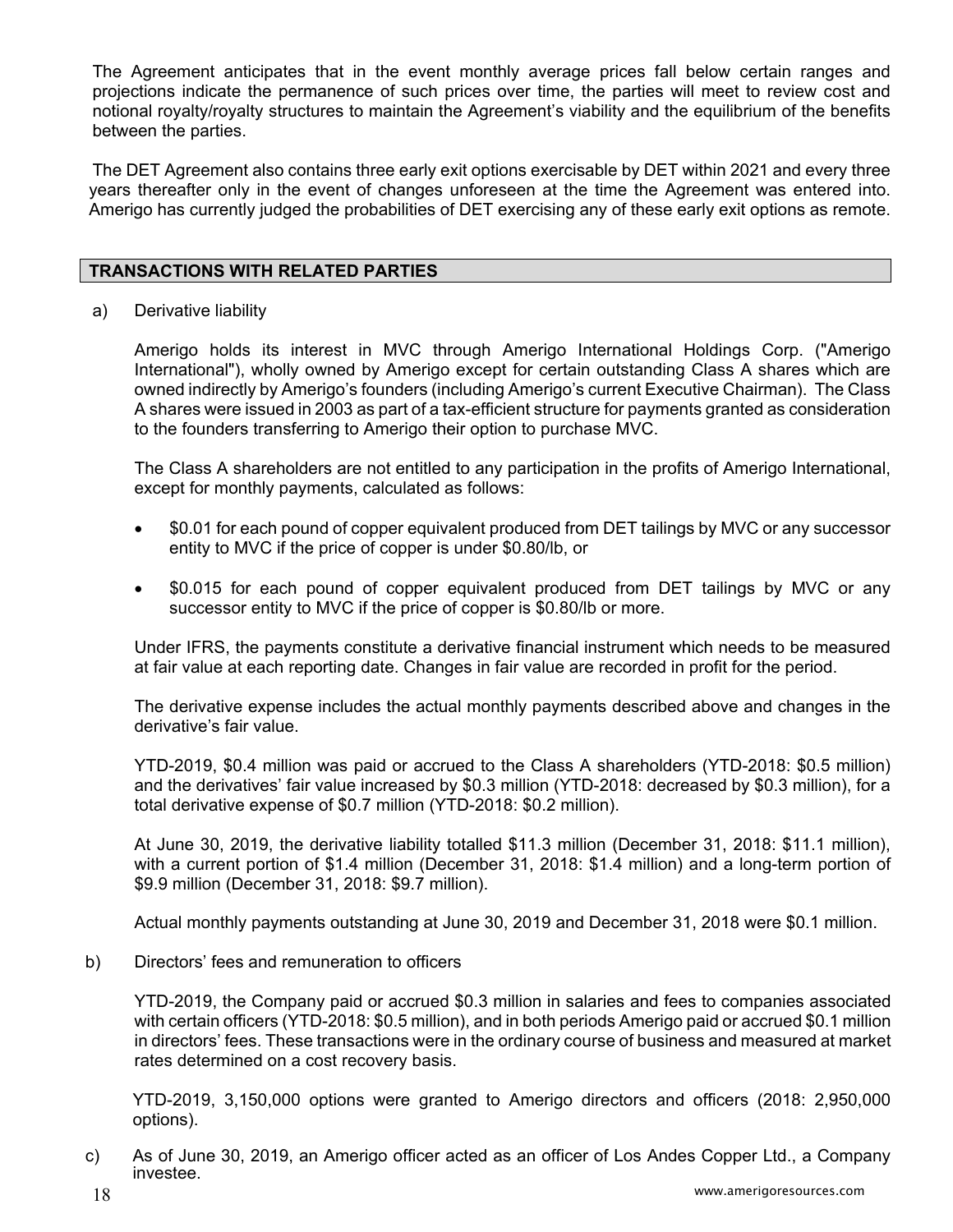### **Critical Accounting Estimates and Judgements**

Preparing interim financial statements requires management to make judgements, estimates and assumptions. This affects the application of accounting policies and reported amounts. Actual results may differ from these estimates.

In Q2-2019, management's significant judgements and the key sources of estimation uncertainty were consistent with those used to prepare Amerigo's 2018 annual consolidated financial statements.

### **Disclosure Controls and Procedures**

Amerigo designs disclosure controls and procedures to provide reasonable assurance that all relevant information is communicated to senior management and to allow timely decisions regarding required disclosure.

Amerigo has a formal corporate disclosure policy and a Disclosure Policy Committee. Amerigo's directors, Rob Henderson (President and CEO) and Aurora Davidson (Executive Vice President and CFO) are members.

Management has reasonable confidence that the Company's material information is made known to them in a timely manner, and that Amerigo's disclosure controls and procedures are effective on an ongoing basis.

### **Internal Controls over Financial Reporting ("ICFR")**

ICFR is a process designed to provide reasonable assurance on the reliability of financial reporting and the preparation of financial statements for external purposes under IFRS.

Amerigo's ICFR includes policies and procedures that:

- Pertain to the maintenance of records that accurately and fairly reflect the additions to and dispositions of Company assets;
- Provide reasonable assurance that transactions are recorded as necessary to permit preparation of financial statements under IFRS;
- Provide reasonable assurance that the Company's receipts and expenditures have the proper authorization of Amerigo's management and directors; and
- Provide reasonable assurance on the prevention or timely detection of unauthorized acquisition, use or disposition of Company assets that could have a material effect on the financial statements.

Any system of internal controls over financial reporting, no matter how well designed, has inherent limitations.

Even those systems determined to be effective can provide only reasonable assurance on preparation and presentation of financial statements.

There were no changes in the quarter that materially affected, or are reasonably likely to affect, Amerigo's ICFR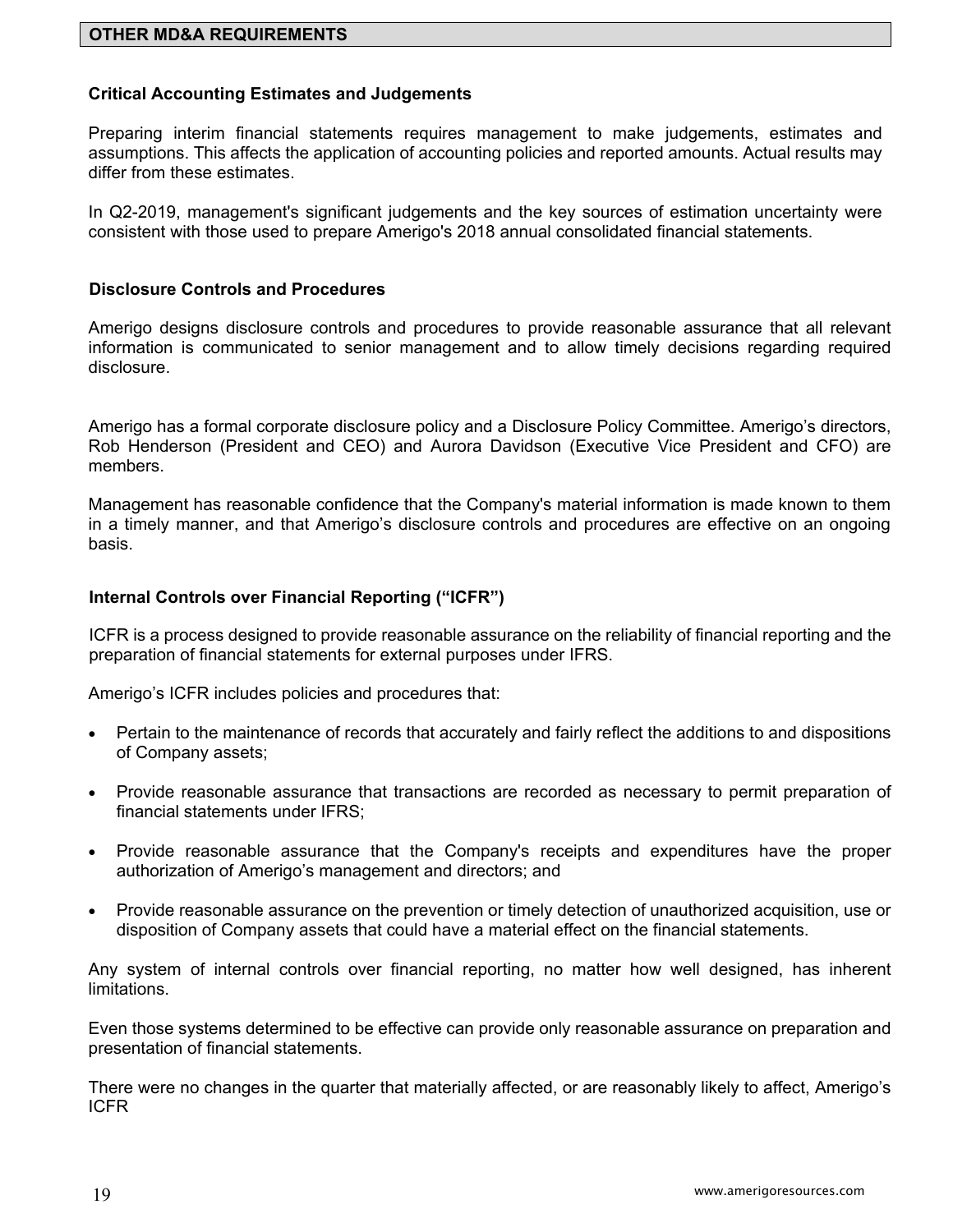# **Commitments**

- MVC has a long-term agreement for the supply of 100% of MVC's power requirements to December 31, 2032. The agreement establishes minimum stand-by charges based on peak hour power supply calculations, currently estimated to range from \$1.7 to \$1.9 million per month.
- The DET Agreement has a Closure Plan clause requiring MVC and DET to jointly assess the revision of the closure plan for Cauquenes and compare it to the current DET plan. In the case of any variation in the interests of DET due to MVC's activities in the Cauquenes deposit, the parties will jointly evaluate the form of implementation and financing of or compensation for such variation. Until the estimation of the new closure plan is available, and the parties agree on the terms of compensation resulting from the revised plan, it is Amerigo's view there is no obligation to record a provision because the amount, if any, is not possible to determine.

# **Subsequent Events**

Subsequent to June 30, 2019, MVC received a Commitment Letter (the "Commitment Letter") from and executed a Financing Mandate Agreement with Scotiabank to refinance the Cauquenes Phase One Loan and Cauquenes Phase Two loans (the "Existing Loans"). Under the proposed terms and conditions set out in the Commitment Letter, Scotiabank is to arrange a four-year senior secured term loan facility (the "New Facility") of up to \$56.5 million on a best efforts basis. Scotiabank has committed to underwrite 50% of the New Facility, up to US\$28.5 million, as it has received firm credit approval. Proceeds from the New Facility will be used to refinance the Existing Loans and to finance transaction related costs. Closing of the New Facility is expected in Q3-2019.

# **Securities Outstanding**

On August 7, 2019 Amerigo had 180,169,351 common shares outstanding and 12,520,000 options (exercisable at prices ranging from Cdn\$0.14 to Cdn\$1.11 per share).

Additional information, including the Company's most recent Annual Information Form, is available on SEDAR at www.sedar.com.

# **Cautionary Statement on Forward Looking Information**

This MD&A contains certain forward-looking information and statements as defined in applicable securities laws (collectively referred to as "forward-looking statements"). These statements relate to future events or Amerigo's future performance. All statements other than statements of historical fact are forward-looking statements. The use of any of the words "anticipate", "plan", "continue", "estimate", "expect", "may", "will", "project", "predict", "potential", "should", "believe" and similar expressions is intended to identify forwardlooking statements. Although Amerigo believes that these assumptions were reasonable when made, because these assumptions are inherently subject to significant uncertainties and contingencies which are difficult or impossible to predict and are beyond Amerigo's control, Amerigo cannot assure that it will achieve or accomplish the expectations, beliefs or projections described in the forward-looking statements. These forward-looking statements involve known and unknown risks, uncertainties and other factors that may cause actual results or events to differ materially from those anticipated in such statements. These forwardlooking statements speak only as of the date of this MD&A.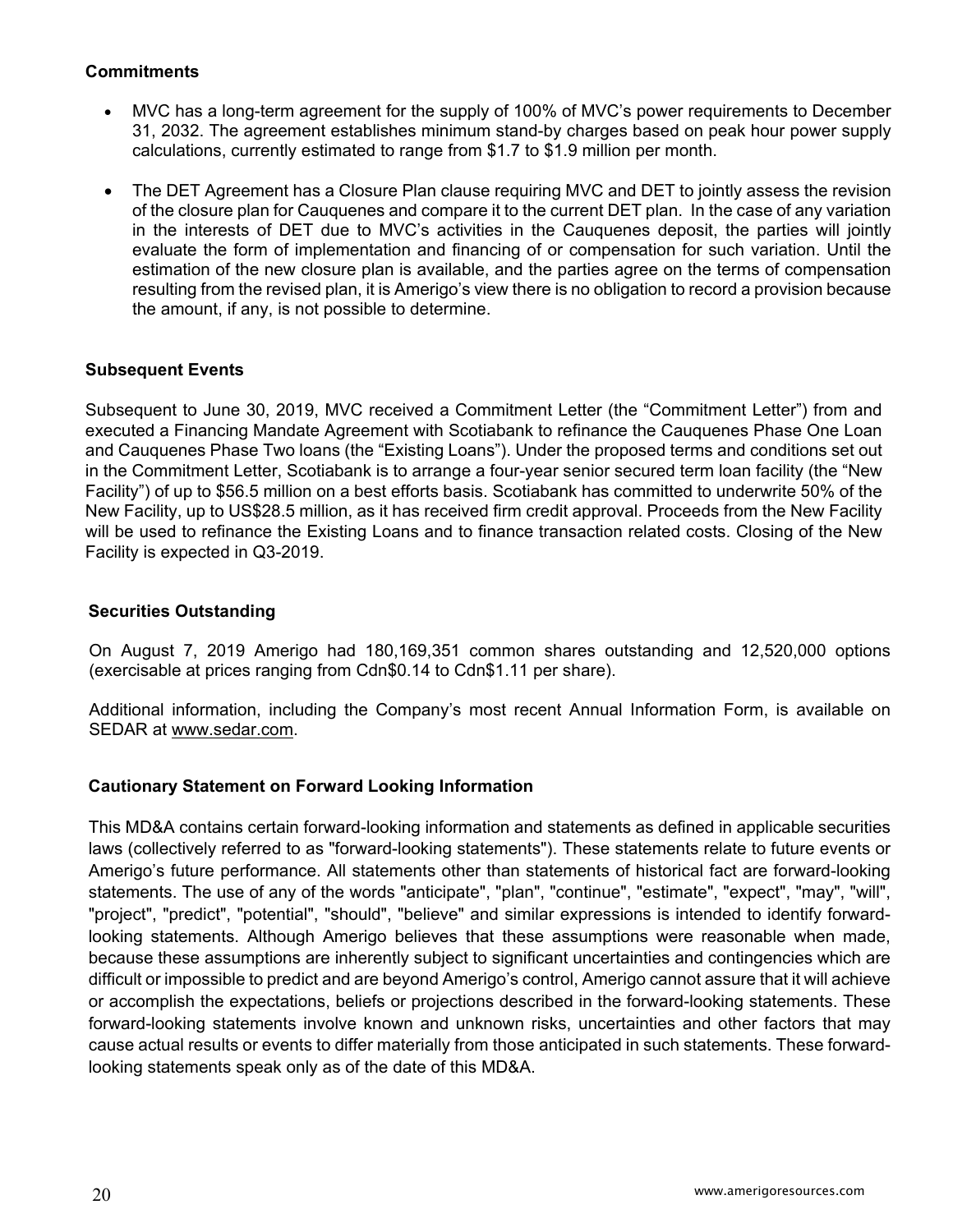These forward-looking statements include but are not limited to, statements concerning:

- the New Facility, including the expectation to use the proceeds of the New Facility to restructure the MVC bank loans during Q3-2019;
- the Company's expectation that MVC's performance will improve as a result of MVC having completed construction of a deep level extraction sump and the concentrate regrind mill;
- a forecasted increase in production and a reduction in operating costs;
- our strategies and objectives;
- the expected improvement of flotation recovery efficiency from the Phase Two expansion;
- our estimates of the availability, quantity and grade of tailings (including, but not limited to, the estimated higher grades and recoveries from the Cauquenes deposit), and the quality of our mine plan estimates;
- prices and price volatility for copper and other commodities and of materials we use in our operations;
- the demand for and supply of copper and other commodities and materials that we produce, sell and use;
- sensitivity of our financial results and share price to changes in commodity prices;
- our financial resources and our expected ability to meet our obligations for the next 12 months;
- interest and other expenses;
- domestic and foreign laws affecting our operations;
- our tax position and the tax rates applicable to us;
- the timing and costs of tolling/production;
- our ability to procure or have access to financing and to comply with loan covenants;
- the probability of DET exercising any of its early exit options under the Master Agreement;
- the production capacity of our operations, our planned production levels and future production;
- potential impact of production and transportation disruptions;
- hazards inherent in the mining industry causing personal injury or loss of life, severe damage to or destruction of property and equipment, pollution or environmental damage, claims by third parties and suspension of operations
- our planned Capex (including our plan to upgrade our existing plant and operations) including the timing and cost of completion of our capital projects;
- estimates of asset retirement obligations and other costs related to environmental protection;
- our future capital and production costs, including the costs and potential impact of complying with existing and proposed environmental laws and regulations in the operation and closure of our operations;
- repudiation, nullification, modification or renegotiation of contracts;
- our financial and operating objectives;
- our environmental, health and safety initiatives;
- the outcome of legal proceedings and other disputes in which we may be involved;
- the outcome of negotiations concerning metal sales, treatment charges and royalties;
- disruptions to the Company's information technology systems, including those related to cybersecurity;
- our dividend policy; and
- general business and economic conditions.

Inherent in forward-looking statements are risks and uncertainties beyond our ability to predict or control, including risks that may affect our operating or capital plans; risks generally encountered in the permitting and development of mineral projects such as unusual or unexpected geological formations, negotiations with government and other third parties, unanticipated metallurgical difficulties, delays associated with permits, approvals and permit appeals, ground control problems, adverse weather conditions, process upsets and equipment malfunctions; risks associated with labour disturbances and availability of skilled labour and management; fluctuations in the market prices of our principal commodities, which are cyclical and subject to substantial price fluctuations; risks created through competition for mining projects and properties; risks associated with lack of access to markets; risks associated with availability of and our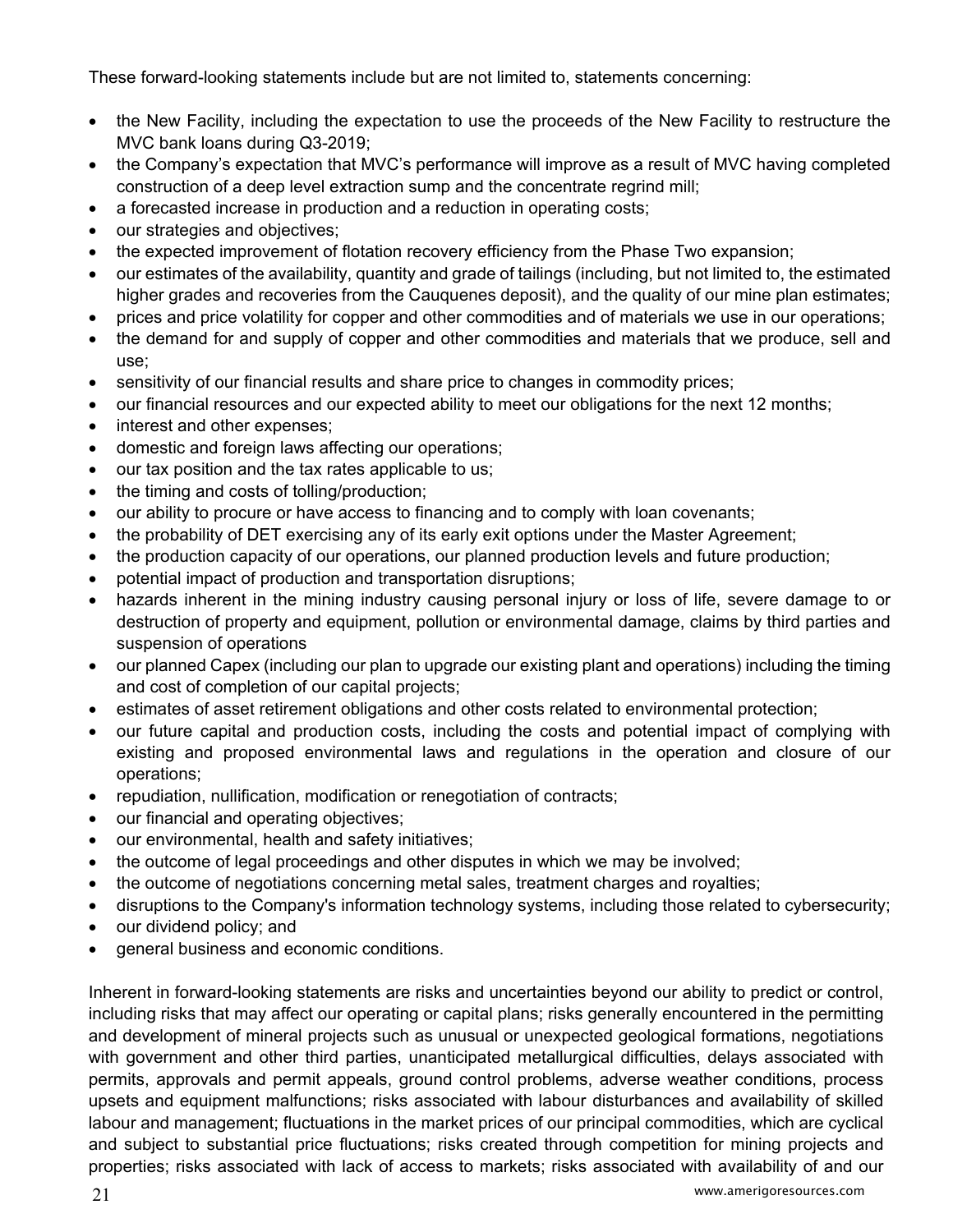ability to obtain both tailings from DET's current production and historic tailings from tailings deposit; the availability of and ability of the Company to obtain adequate funding on reasonable terms for expansions and acquisitions; mine plan estimates; risks posed by fluctuations in exchange rates and interest rates, as well as general economic conditions; risks associated with environmental compliance and changes in environmental legislation and regulation; risks associated with our dependence on third parties for the provision of critical services; risks associated with non-performance by contractual counterparties; title risks; social and political risks associated with operations in foreign countries; risks of changes in laws affecting our operations or their interpretation, including foreign exchange controls; and risks associated with tax reassessments and legal proceedings. Many of these risks and uncertainties apply not only to the Company and its operations, but also to Codelco and its operations. Codelco's ongoing mining operations provide a significant portion of the materials the Company processes and its resulting metals production, therefore these risks and uncertainties may also affect their operations and in turn have a material effect on the Company.

Actual results and developments are likely to differ, and may differ materially, from those expressed or implied by the forward-looking statements contained in this MD&A. Such statements are based on a number of assumptions which may prove to be incorrect, including, but not limited to, assumptions about:

- the proposed indicative terms for the New Facility being the terms ultimately agreed to between the parties and Scotiabank Chile being able to secure an additional lender for the New Facility, and the parties, being able to close the New Facility during Q3-2019;
- general business and economic conditions;
- interest rates;
- changes in commodity (and in particular, copper) and power prices;
- acts of foreign governments and the outcome of legal proceedings;
- the supply and demand for, deliveries of, and the level and volatility of prices of copper and other commodities and products used in our operations;
- the ongoing supply of material for processing from Codelco's current mining operations;
- the ability of the Company to profitably extract and process material from the Cauquenes tailings deposit;
- the timing of the receipt of and retention of permits and other regulatory and governmental approvals;
- the availability of and ability of the Company to obtain adequate funding on reasonable terms for expansions and acquisitions;
- our costs of production and our production and productivity levels, as well as those of our competitors;
- changes in credit market conditions and conditions in financial markets generally;
- our ability to procure equipment and operating supplies in sufficient quantities and on a timely basis;
- the availability of qualified employees and contractors for our operations;
- our ability to attract and retain skilled staff;
- the satisfactory negotiation of collective agreements with unionized employees;
- the impact of changes in foreign exchange rates and capital repatriation on our costs and results;
- engineering and construction timetables and capital costs for our expansion projects;
- costs of closure of various operations;
- market competition;
- the accuracy of our preliminary economic assessment (including with respect to size, grade and recoverability) and the geological, operational and price assumptions on which these are based;
- tax benefits and tax rates:
- the outcome of our copper concentrate sales and treatment and refining charge negotiations;
- the resolution of environmental and other proceedings or disputes;
- $\bullet$  the future supply of reasonably priced power;
- our ability to obtain, comply with and renew permits and licenses in a timely manner; and
- our ongoing relations with our employees and entities with which we do business.